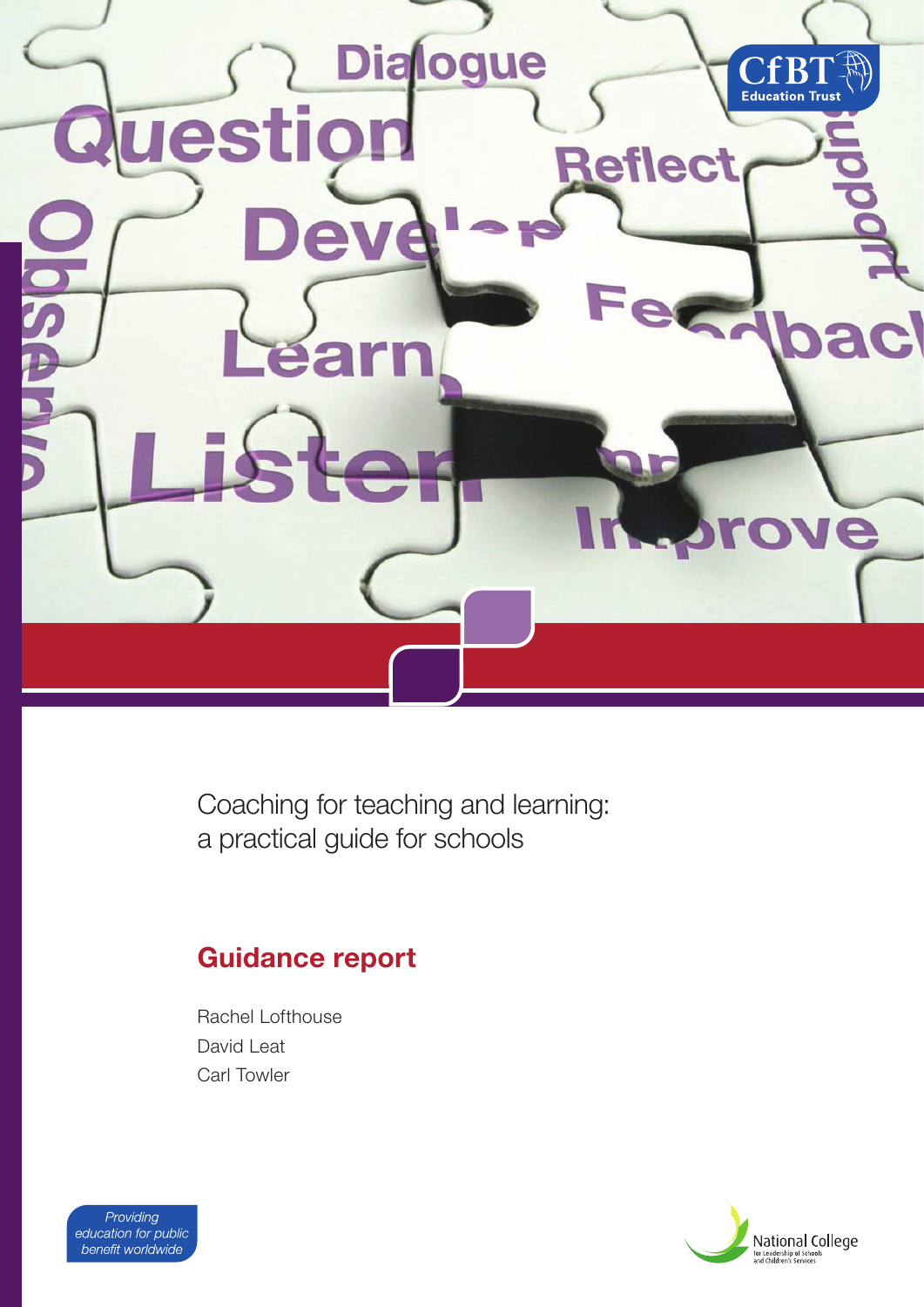



# **About the guidance report**

This guidance report is designed to offer information and support for teachers and school leaders. It is based on a two-year research project, conducted by Newcastle University and funded by CfBT Education Trust and the National College. The full findings of the research project are available in the report 'Improving coaching: Evolution not revolution', published by CfBT. Further coaching resources are available from the National College website: www.nationalcollege.org.uk/coaching.



# **Welcome to CfBT Education Trust**

CfBT Education Trust is a top 50 UK charity providing education services for public benefit in the UK and internationally. Established 40 years ago, CfBT Education Trust now has an annual turnover exceeding £100 million and employs 2,300 staff worldwide who support educational reform, teach, advise, research and train.

Since we were founded, we have worked in more than 40 countries around the world. Our work involves teacher and leadership training, curriculum design and school improvement services. The majority of staff provide services direct to learners: in nurseries, schools and academies; through projects for excluded pupils; in young offender institutions and in advice and guidance centres for young people.

We have worked successfully to implement reform programmes for governments throughout the world. Government clients in the UK include the Department for Education (DfE), the Office for Standards in Education, Children's Services and Skills (Ofsted), and local authorities. Internationally, we work with educational ministries in Dubai, Abu Dhabi and Singapore among many others.

Surpluses generated by our operations are reinvested in educational research and development. Our research programme – Evidence for Education – aims to improve educational practice on the ground and widen access to research in the UK and overseas.

Visit www.cfbt.com for more information.

The views and opinions expressed in this publication are those of the authors and do not necessarily represent the views of CfBT Education Trust.

© Copyright CfBT 2010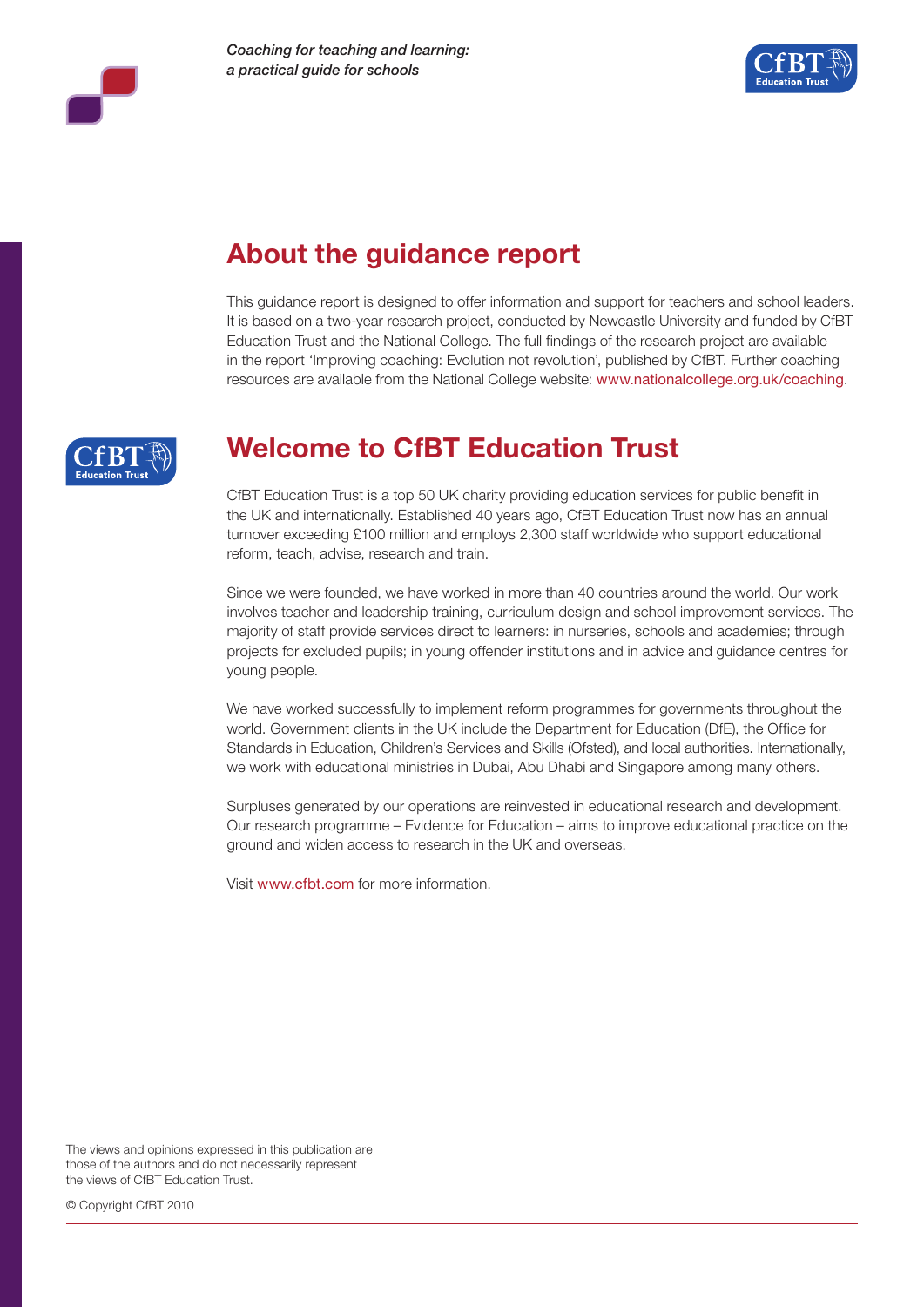





# **Welcome to the National College**

The National College for Leadership of Schools and Children's Services exists to improve the lives of children and young people. Formerly known as the National College for School Leadership (NCSL), our remit was extended in 2009 to include the training and development of Directors of Children's Services.

The National College continues to support school leaders with a range of strategic initiatives, leadership development programmes and policy and research activities to enable them to develop into outstanding leaders.

Membership of the National College is open and free of charge to all leaders in schools, early years settings and senior leaders in children's services in England. Anyone outside this group is invited to join the National College as an affiliate member. As of May 2010, the College has 74,000 full members and over 11,000 affiliate members.

Visit www.nationalcollege.org.uk for further information.



# **Welcome to Newcastle University and the Research Centre for Learning and Teaching**

Newcastle University is a civic university, and as such is responsive to the need for knowledge that will address contemporary challenges in workplaces and communities. As an international institution it seeks opportunities for knowledge creation and knowledge dissemination. The Research Centre for Learning and Teaching (CfLAT) in the School of Education, Communication and Language Sciences is widely recognised as an effective university partner in developing research-led teaching, learning and assessment practices. The Centre has a strong orientation towards applied research and impact. This has been developed through a range of work exploring innovations to address the educational experience and outcomes for students. CfLaT is committed to the creation and translation of knowledge about teaching and learning in a range of contexts: schools, universities, workplaces, families and communities. CfLaT's research includes teaching thinking, learning to learn, classroom talk, action research, coaching, extended schools and school buildings/learning environments. Most of this research is done with schools and teachers in partnership to develop research-informed educational practice.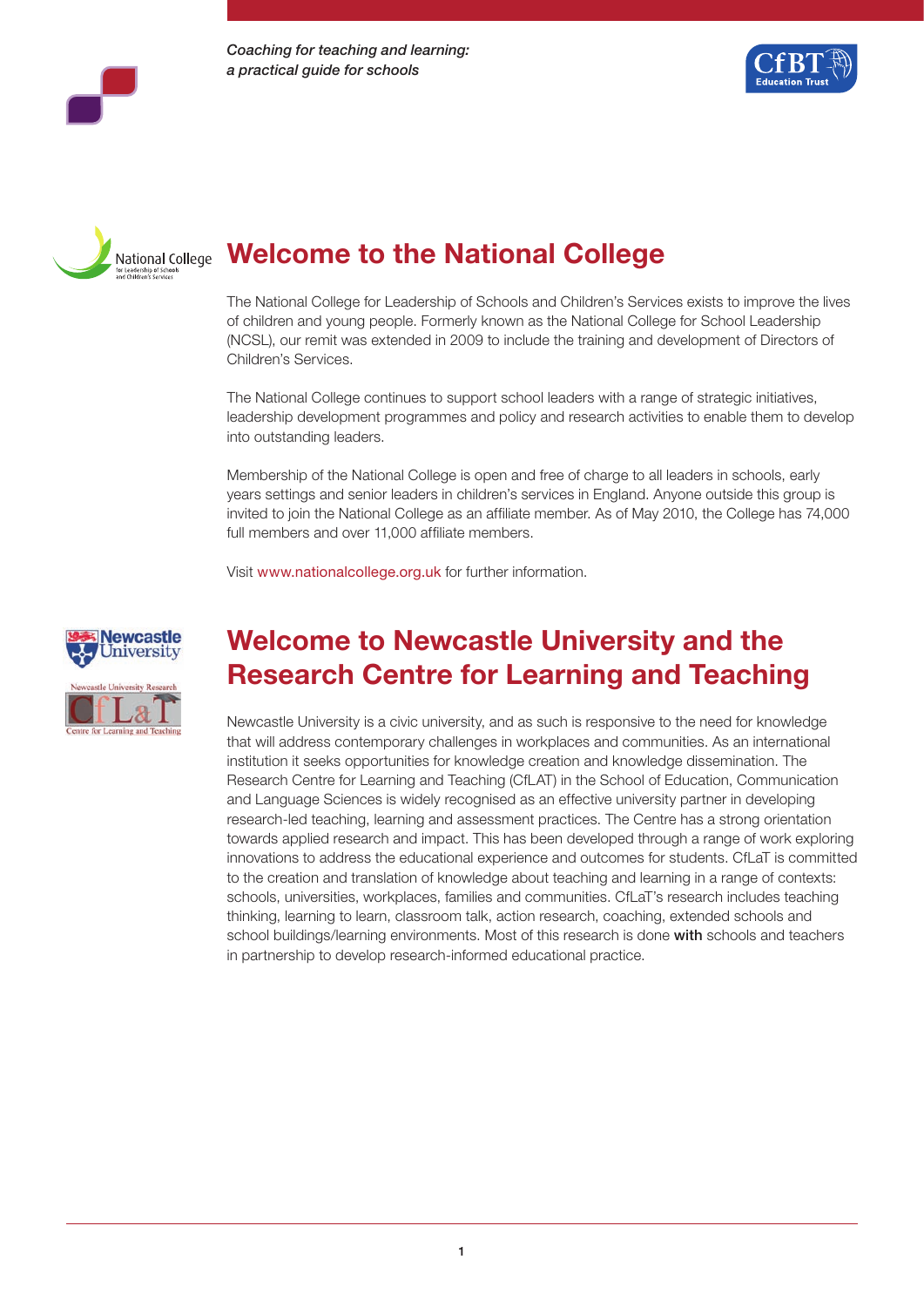



# **Acknowledgements**

We are grateful to the schools and teachers who have co-operated in the data collection, analysis and discussion in this project. We must also thank Lynn Wright, Lindsay von Elbing, Trish Elliston and Claire King for their assistance in data gathering and liaising with schools.

# **About the authors**

All three authors are members of the Research Centre for Learning and Teaching (CfLaT) at Newcastle University, and in addition teach on the M.Ed in Practitioner Enquiry. Both areas of their work provide them with multiple opportunities to engage with and learn from teachers and educational leaders from schools, colleges and universities.

#### Rachel Lofthouse

Rachel Lofthouse is Head of Teacher Learning and Development (Education) in the School of Education, Communication and Language Sciences (ECLS) at Newcastle University, a role which draws on her experiences of, and responsibilities for, both initial teacher education and postgraduate professional development. She is the degree programmes director for both the M.Ed in Practitioner Enquiry and the Masters in Teaching and Learning, and course leader for PGCE Geography. Her research interests include professional learning, practitioner enquiry, and innovative pedagogies.

#### David Leat

David Leat is the Executive Director of the Research Centre for Learning and Teaching (CfLaT) at Newcastle University and Professor of Curriculum Innovation. His research interests include teaching thinking, enquiry based curriculum, coaching and school innovation. In addition to his academic publications he is the series editor for the *Thinking Through…* books, which include editions for many secondary subjects and the primary curriculum, and the award-winning *Thinking Through School*.

#### Carl Towler

Carl Towler has worked as a research associate within the Research Centre for Learning and Teaching at Newcastle University since 2008. He has recently been appointed as a teaching fellow. He completed a full-time Masters degree in Education Research at Newcastle University in 2008 and has specialised in the analysis of video and sound recordings of learning-related talk. Prior to joining the University he taught for eight years and was a Primary Strategy consultant for three years.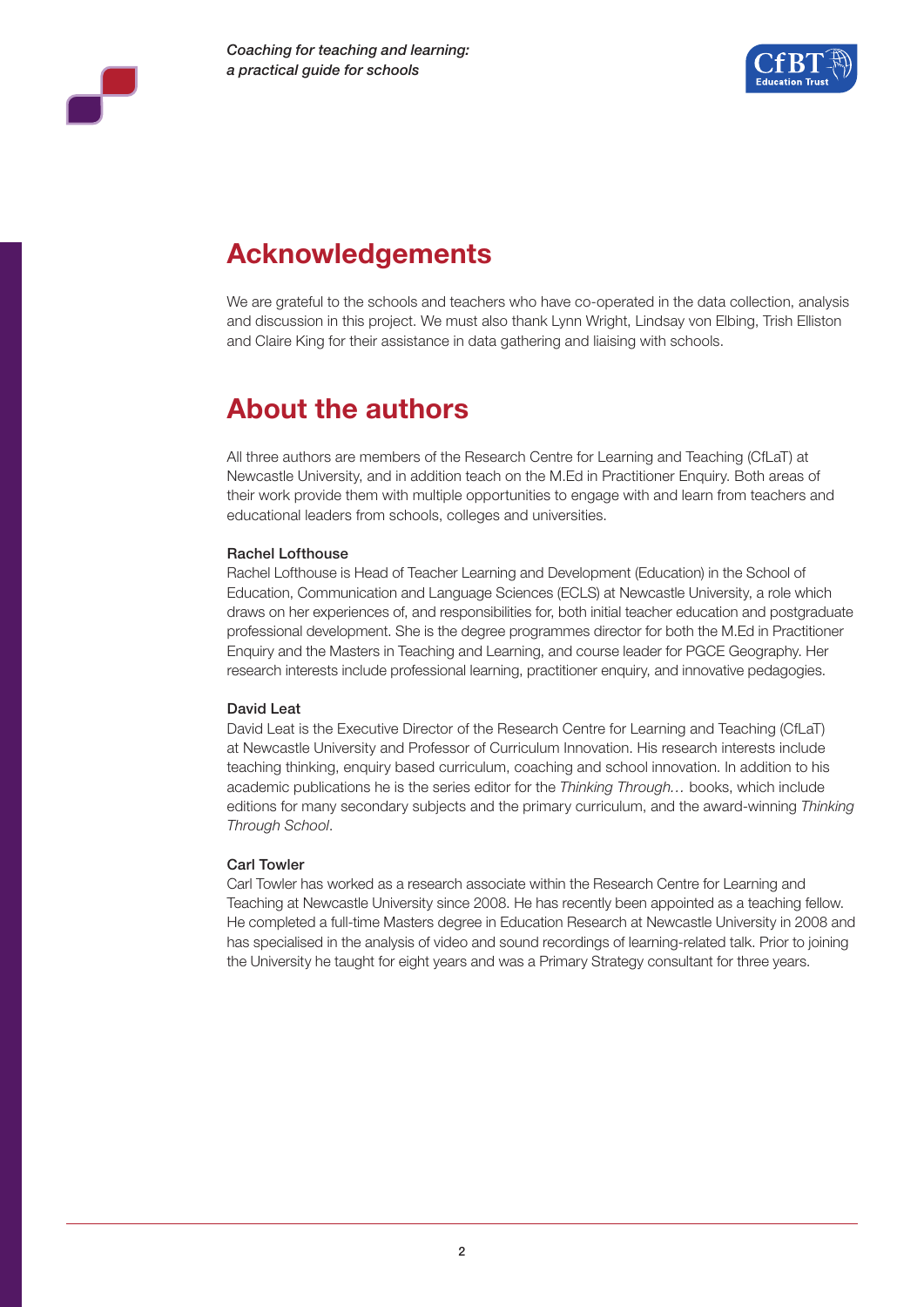



# **Contents**

| 1. |                                                         | <b>Introduction</b>                         | 5              |  |
|----|---------------------------------------------------------|---------------------------------------------|----------------|--|
|    | 1.1                                                     | The research project                        | 5              |  |
|    | 1.2                                                     | The purpose of this guide                   | 5              |  |
|    | 1.3                                                     | Who this guide is for                       | 5              |  |
|    | 1.4                                                     | How to use this guide                       | 6              |  |
|    | 1.5                                                     | Background to coaching                      | 6              |  |
|    | 1.6                                                     | Coaching versus mentoring                   | $\overline{7}$ |  |
| 2. |                                                         | The case for coaching                       | 9              |  |
|    | 2.1                                                     | Strategic CPD: the role of coaching         | 9              |  |
|    | 2.2                                                     | Teachers' learning and students' learning   | 9              |  |
|    | 2.3                                                     | Recognising the core tensions in developing |                |  |
|    |                                                         | teacher coaching                            | 10             |  |
|    | 2.4                                                     | Differences in coaching practices           | 11             |  |
| 3. |                                                         | Conducting a coaching review                | 12             |  |
|    | 3.1                                                     | Supporting coaching                         | 12             |  |
|    | 3.2                                                     | Participation in coaching                   | 12             |  |
|    | 3.3                                                     | Intended purposes of coaching               | 13             |  |
|    | 3.4                                                     | Practical arrangements for coaching         | 13             |  |
|    | 3.5                                                     | Experiences of coaching                     | 15             |  |
|    | 3.6                                                     | Plans for coaching                          | 15             |  |
| 4. |                                                         | Establishing coaching practice              | 16             |  |
|    | 4.1                                                     | Coaching partnerships and coaching cycles   | 16             |  |
|    | 4.2                                                     | Creating a climate for coaching             | 16             |  |
| 5. |                                                         | Using video to support coaching             | 19             |  |
|    | 5.1                                                     | Practical and legal advice for use of video | 19             |  |
|    | 5.2                                                     | The value of video                          | 19             |  |
|    | 5.3                                                     | Improving the use of video                  | 19             |  |
| 6. |                                                         | Scaffolding coaching conversations          | 24             |  |
| 7. | Understanding the different dimensions of coaching talk |                                             |                |  |
|    | 7.1                                                     | Introduction to the dimensions              | 26             |  |
|    | 7.2                                                     | Typical coaching patterns                   | 26             |  |
|    | 7.3                                                     | More productive coaching discourse          | 26             |  |
|    | 7.4                                                     | Co-construction                             | 29             |  |
|    | 7.5                                                     | Developing the use of coaching dimensions   | 29             |  |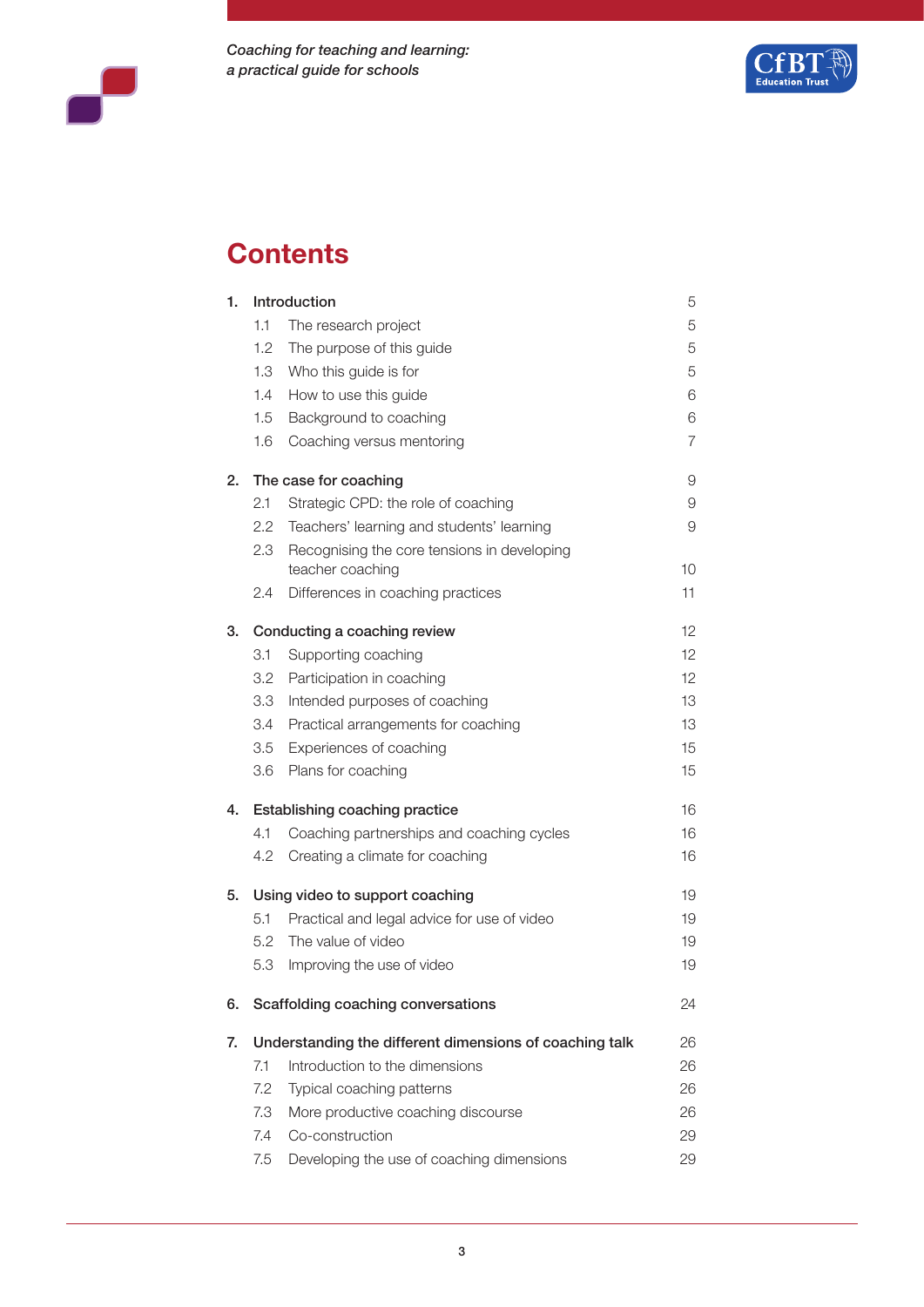





| 8.                                                      | Developing the quality of coaching practice<br>30 |                                                           |    |  |
|---------------------------------------------------------|---------------------------------------------------|-----------------------------------------------------------|----|--|
| 9.                                                      | Leading and sustaining coaching                   |                                                           |    |  |
|                                                         | 9.1                                               | Coaching as evolution not revolution                      | 33 |  |
|                                                         | 9.2                                               | Balancing the needs of the individual and the institution | 33 |  |
|                                                         | 9.3                                               | Qualitative outputs                                       | 34 |  |
|                                                         | 9.4                                               | Supporting the practical demands of coaching              | 34 |  |
|                                                         | 9.5                                               | Prioritising high quality coaching                        | 34 |  |
|                                                         | 9.6                                               | Strategic planning of coaching within CPD                 | 34 |  |
|                                                         |                                                   | 10. Conclusions                                           | 36 |  |
| 11. References and further sources of information<br>37 |                                                   |                                                           |    |  |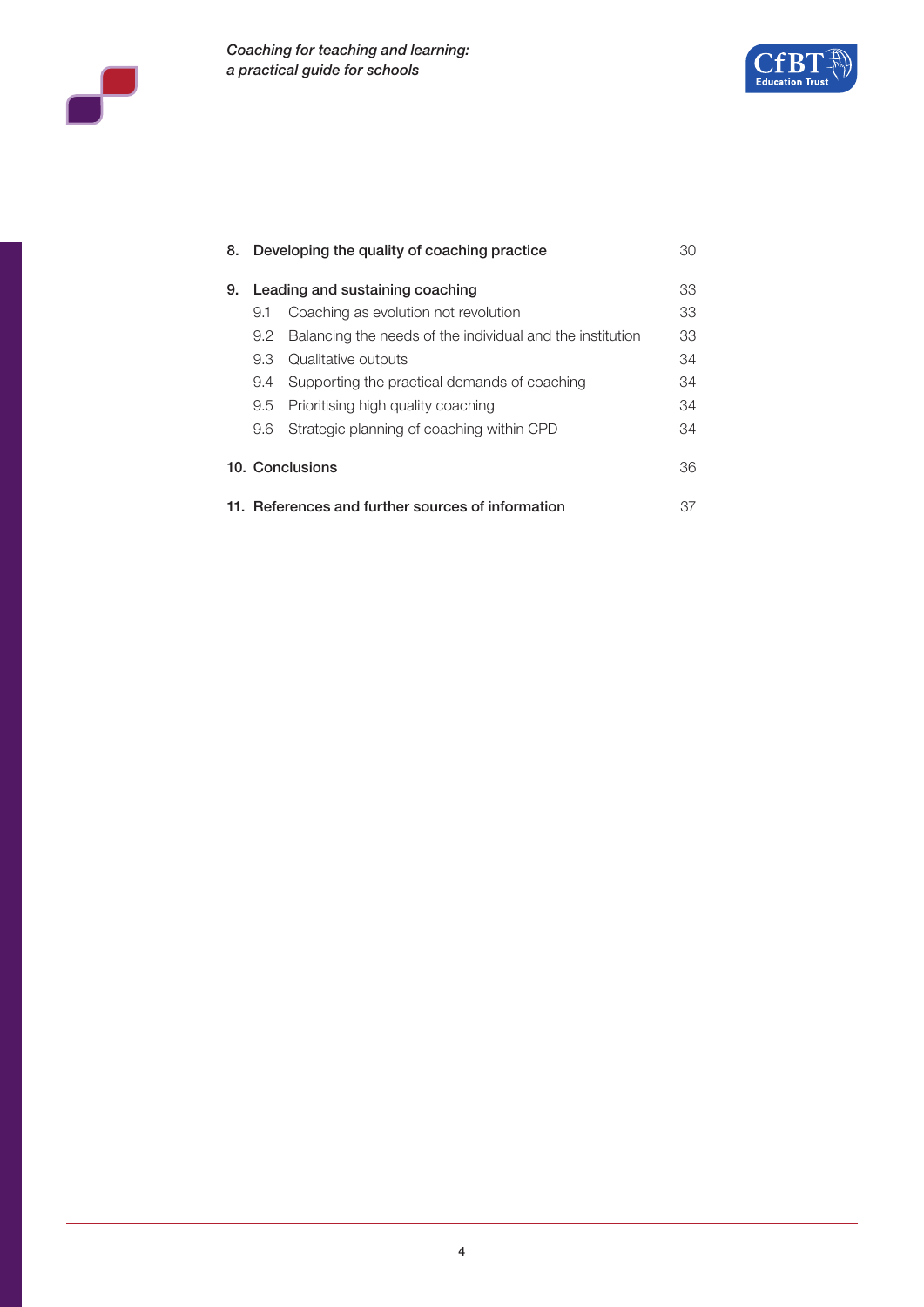



*If all stakeholders recognise the characteristics of coaching from one another's perspectives it is more likely that coaching will succeed.*

# **1. Introduction**

Teacher coaching in schools takes various forms, but is commonly conceived as a means of providing personalised professional support to teachers through discussion about their practice. Coaching takes time to organise and facilitate within any organisation, and as time is precious in all schools it is important that coaching, where used, works to maximum effect.

# **1.1 The research project**

This guide, written following a two-year research project, undertaken by the Research Centre for Learning and Teaching at Newcastle University and funded by CfBT Education Trust and the National College, is intended to support the development and improvement of coaching in schools. The research is fully documented in the research report (Lofthouse *et al*, 2010). An intention shared by researchers and teachers participating in the research has been to consider what constitutes good quality coaching and how it can be achieved.

# **1.2 The purpose of this guide**

The guide is designed to be of value both to schools who are planning to develop coaching to enhance teaching and learning as a new endeavour and to those where coaching already exists. It will provide guidance for establishing models of coaching which are:

- focused on enhancing teaching and learning
- beneficial to all coaching participants in terms of professional learning
- sustainable over the long term.

It will indicate a series of approaches that can be used to develop coaching practices. These can be used as a step-by-step approach, providing a sequence of activities to support coaching development or selected to implement specific changes in coaching practice.

# **1.3 Who this guide is for**

The guide will offer information and support for the following:

- Coaches who work with colleagues to provide them with support to develop their practice, often observing lessons and always creating opportunities for professional dialogue
- Coachees (the coached teachers) who engage with coaching and who usually suggest the focus for the coaching process
- Coaching co-ordinators who support and manage the work of coaches, acting to negotiate opportunities for individuals to be involved with coaching (as both coach and coachee), and to ensure the quality of the coaching provision
- School leaders (including governors) who through school improvement planning and budget management legitimise and are ultimately accountable for the outcomes of coaching within their schools.

If all stakeholders recognise the characteristics of coaching from one another's perspectives it is more likely that coaching will succeed.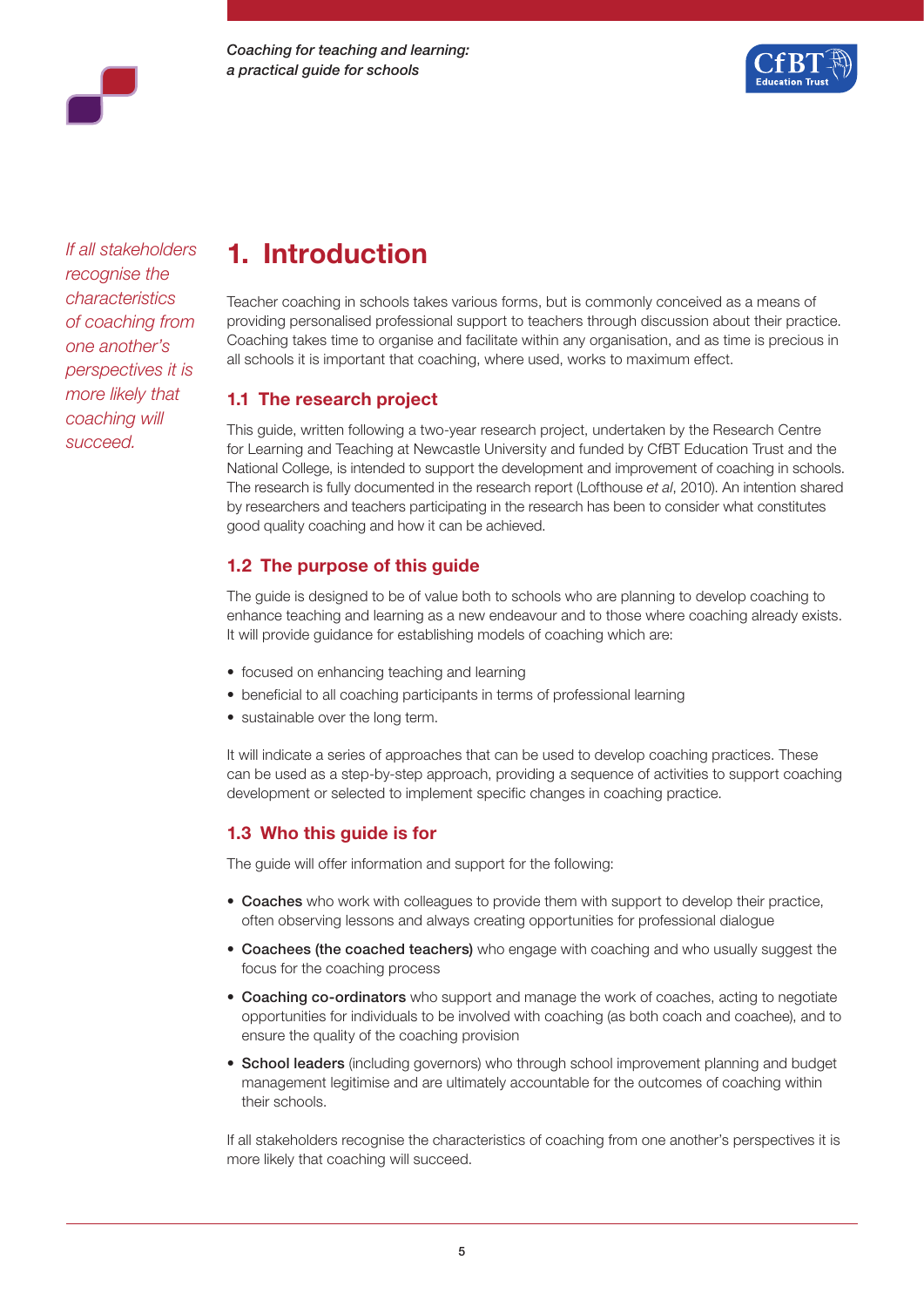



## **1.4 How to use this guide**

The guide initially provides information about the emergence of coaching and how it is different to mentoring. It argues a case for coaching in schools, and also indicates some of the core tensions that exist. It then becomes more practical, providing advice for facilitating and improving coaching practice. A number of steps are suggested for this, as follows:

- Conducting a coaching review
- Establishing coaching practice
- Using video to support coaching
- Scaffolding coaching conversations
- Understanding the different dimensions of coaching talk
- Developing the quality of coaching practice
- Leading and sustaining coaching.

Each step is introduced with a trigger question and concludes with review questions. These can act as prompts for thinking, and preferably for discussion amongst a coaching development group.

### **1.5 Background to coaching**

It is not difficult to find individual schools, networks or even whole local authorities who have used models of coaching as part of their professional development programme. These models are often based on or influenced by one of the following:

- The National Strategy materials (DfES, 2003), which advocated coaching as a means to embed the developments in teaching and learning across the various strategy strands
- The National College for Leadership of Schools and Children's Services, who use coaching models within a number of their programmes including Leading from the Middle, Leadership Pathways and NPQH
- CUREE (the Centre for the Use of Research and Evidence in Education), who have developed a suite of modules on Effective Coaching and Mentoring
- An array of commercial materials and programmes which indicate approaches to coaching which often have features giving some distinct profile
- Individual teacher or school engagement with a Higher Education provider of Masters-level professional development with a coaching element, which tend to draw on some of the above, providing theoretical and practical perspectives.

For the most part these models share certain characteristics. For example they propose coaching in schools almost always as a one-to-one approach, although occasionally they utilise triads. In addition they tend to recognise the significance of trust between coach and coachee and also position the coachee as having the personal or professional resources to pursue change with the support of the coach.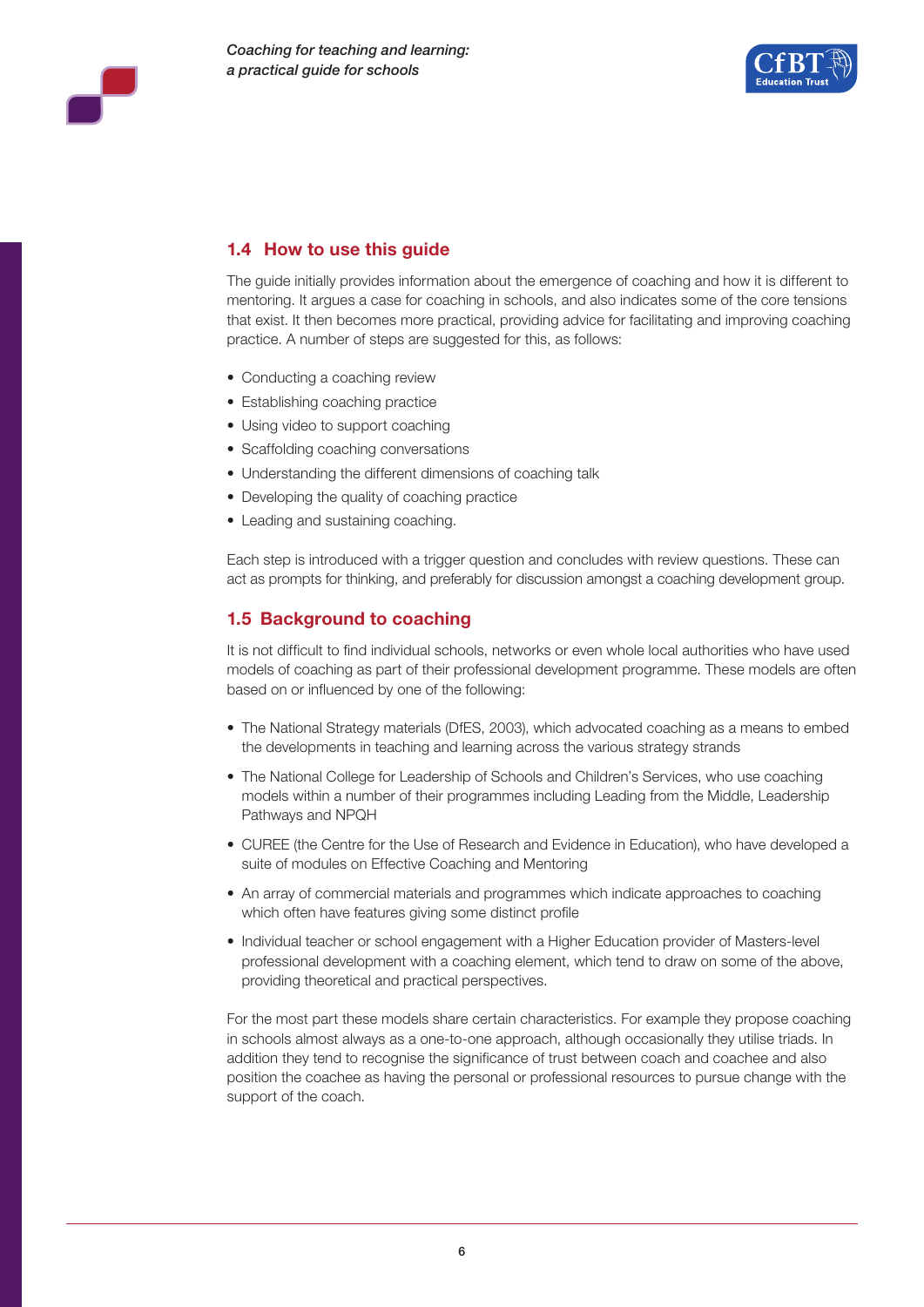



# **1.6 Coaching versus mentoring**

In some contexts coaching and mentoring are used almost as interchangeable terms. Without doubt they are both valuable processes. It is true that the boundary between them is somewhat permeable and that often the same individuals in schools carry out or participate in both processes. It is however valuable to define the term 'coaching' for the purposes of this guide and the research it is based on. A national framework for coaching and mentoring was developed by CUREE (2005) resulting from the Mentoring and Coaching CPD Capacity Building Project. The CUREE framework distinguishes between three related processes as follows:

- Mentoring is a structured, sustained process for supporting professional learners through significant career transitions.
- Specialist coaching is a structured, sustained process for enabling the development of a specific aspect of a professional learner's practice.
- Collaborative (Co-) coaching is a structured, sustained process between two or more professional learners to enable them to embed new knowledge and skills from specialist sources in day-to-day practice.

To further support the recognition of the differences between coaching and mentoring the CfLaT research team use the following defining features: see Figure 1 on page 8.

As this guide is being written, the TDA is launching the new Masters in Teaching and Learning (MTL), being offered by university, local authority and school consortia across England. The provision of a school-based coach for all participants in this programme is a fundamental characteristic of the course. The MTL framework provides its own definition of the coaching role which has some overlap with both mentoring and coaching as outlined above. Its principal aim is to support teachers studying MTL in aligning professional practice development in the specific context of their schools with Masters-level study.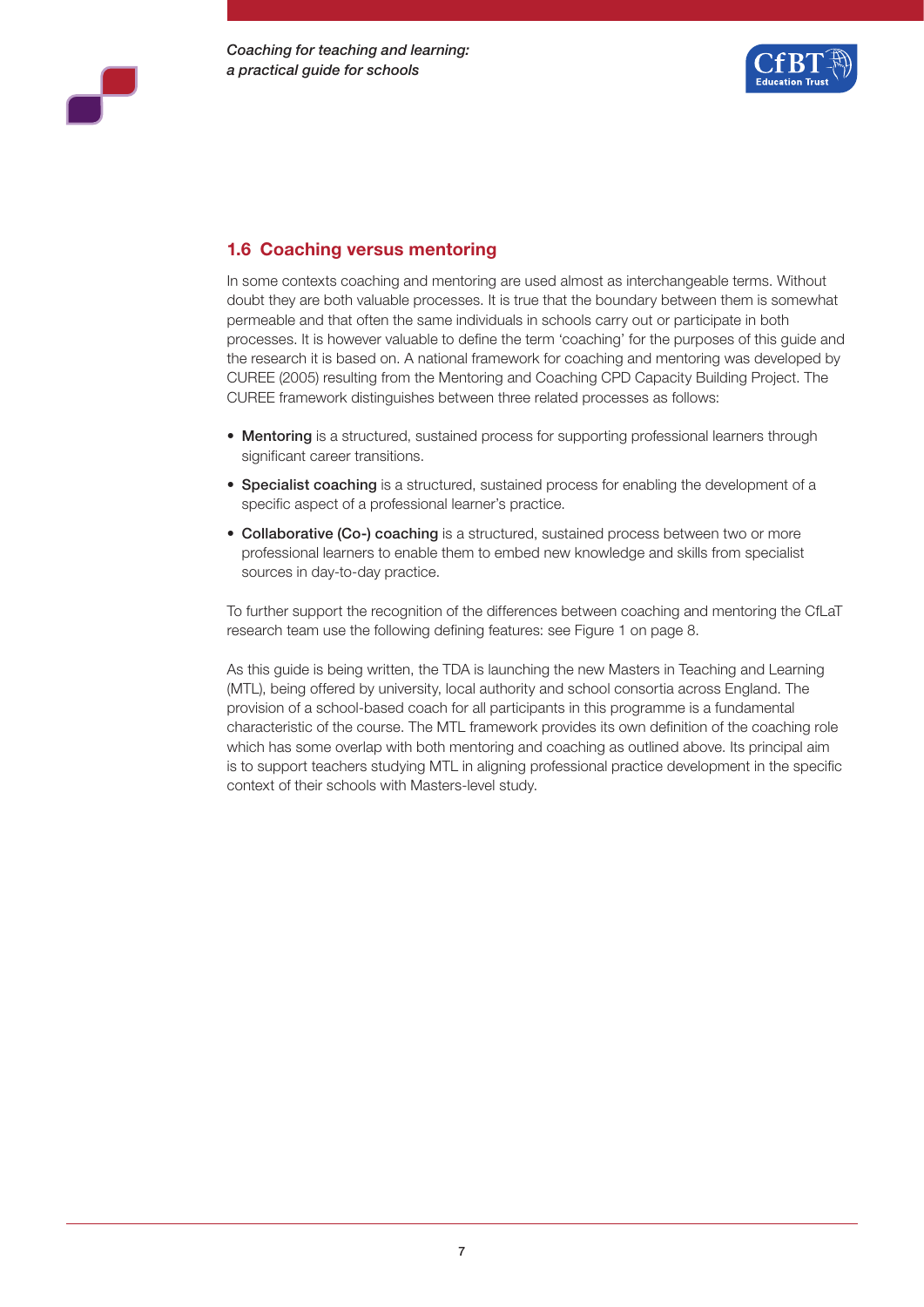

#### **Figure 1: Comparison between coaching and mentoring (CfLaT)**

Coaching is usually focused professional dialogue designed to aid the coachee in developing specific professional skills to enhance their teaching repertoire.

For teachers it often supports experimentation with new classroom strategies.

Coaches are not normally in positions of line management in relation to their coachee.

Coaching for enhancing teaching and learning is not normally explicitly linked to a career transition.

The focus of the coaching is usually selected by the coachee and the process provides opportunities for reflection and problem solving for both coach and coachee.

### **Coaching Mentoring**

Mentoring usually takes place at significant career events, such as to support induction or taking on new professional roles.

It has an element of 'gatekeeping', and the mentor is almost always someone more senior in the organisation.

There is often an organisational motive for the process; for example succession planning.

In some cases there is a requirement that the mentor provides documentary evidence of the mentoring process and its outcomes; for example demonstrating that the participant in mentoring has met certain competencies.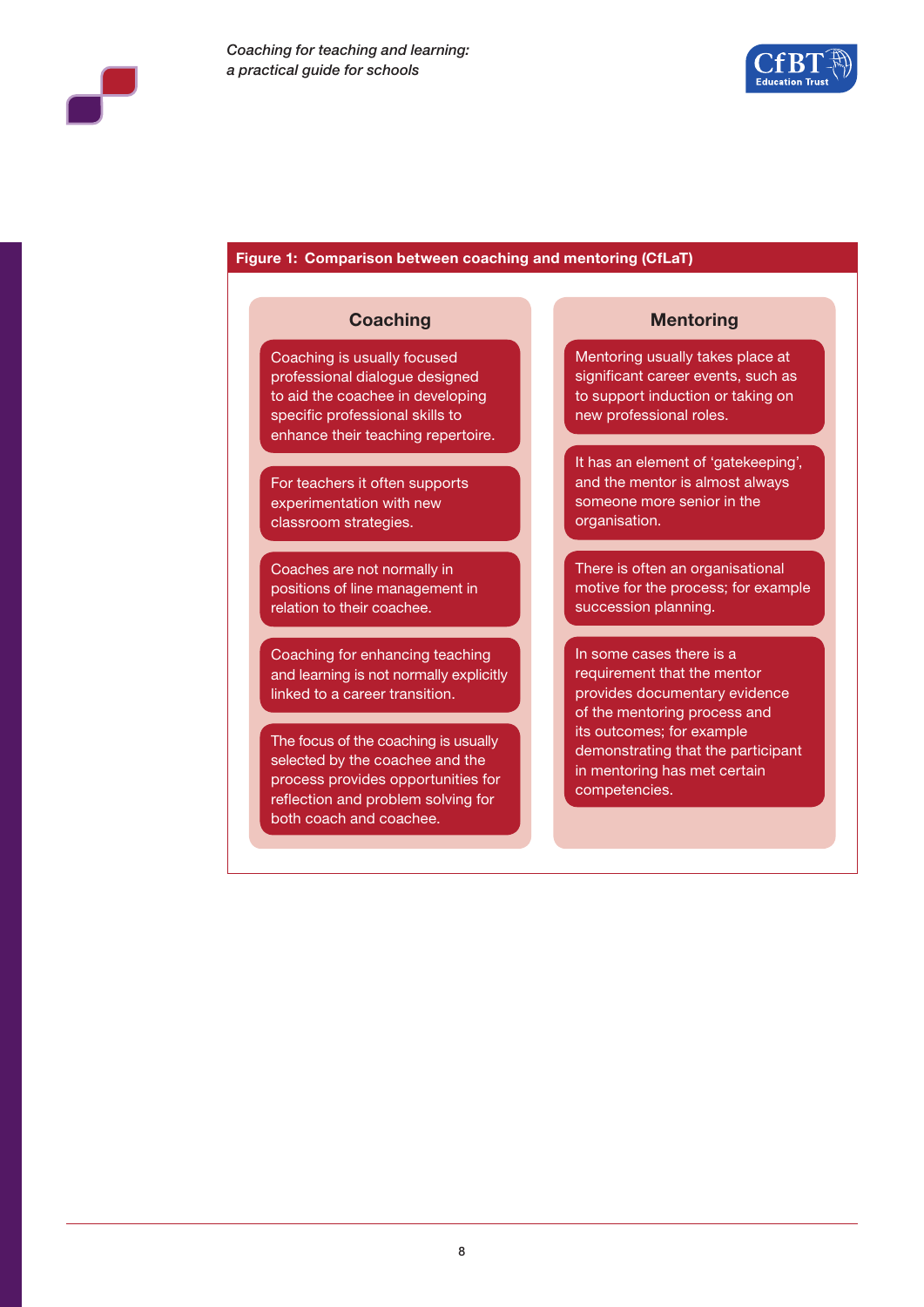

*When teachers' learning is based on their genuine assessment and understanding of pupils' learning they can start to make adaptations to their practice which can lead to real differences in outcomes.* 

# **2. The case for coaching**



**question** Why develop a coaching model in your school?

This section starts with the 'big picture': coaching within strategic CPD, the levers and tensions that exist in developing coaching. It then outlines some of the common approaches to and tensions within coaching. As such it will help you to locate your school's policies and practices in a broader context, and may provide indicators of alternative approaches that you may wish to trial.

## **2.1 Strategic CPD: the role of coaching**

Teachers' learning and development underpins school improvement and provides a vehicle for raising achievement and attainment. When teachers' learning is based on their genuine assessment and understanding of pupils' learning they can start to make adaptations to their practice which can lead to real differences in outcomes. It is possible to identify core principles which apply to the most successful CPD provision. In the Educational Practices series, Helen Timperley's 2009 summary *Teacher professional learning and development* (based on a systematic best-evidence synthesis of published research) identifies these core principles. Amongst these is the need to create conditions which allow:

- teachers to experience and develop understanding of an integration of knowledge and skills
- teachers to gain multiple opportunities to learn and apply information
- teachers' beliefs to be challenged by evidence which is not consistent with their assumptions
- teachers to have opportunities to process new learning with others.

Coaching can provide a means by which these and other key principles can be achieved and thus teacher learning can be enhanced. Coaching is a form of collaborative CPD and can thus be a strong dimension of teachers' professional learning in school. As such it needs to be managed as part of a strategic approach to CPD. It is therefore a genuine alternative to what constitutes most teachers' CPD, which has been found to be rarely collaborative or informed by research, but instead tends to involve passive forms of learning, and is poorly and embedded in work contexts (Pedder *et al*, 2008).

## **2.2 Teachers' learning and students' learning**

The link between teachers' learning and students' learning acts as the main lever for the development of coaching in schools. Whatever the nature of the school there is a constant imperative to improve, both in terms of student attainment and wider outcomes (as exemplified by the framework for Every Child Matters). The majority of the school day, both for students and teachers, is spent in lessons. What goes on in lessons is exceptionally complicated, influenced not just by the quality of planning, but also the relationships, learning environment and motivations of all participants. Teachers are frequently set performance management targets that are embedded in this complexity, and while targets help to focus attention they rarely act as *the means* for improving practice. The performance management cycle as operated in most schools can thus act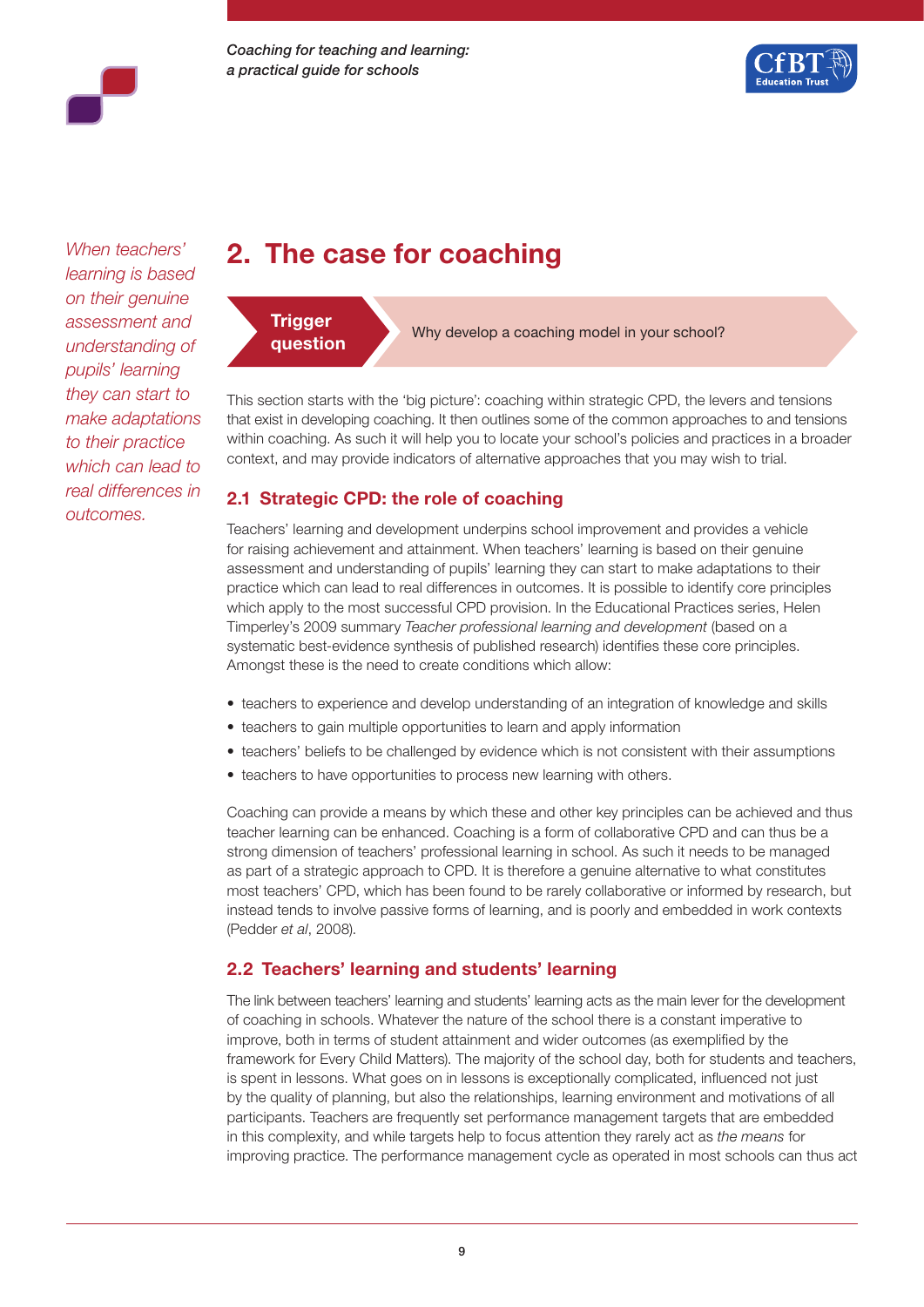

*Teachers and school leaders are becoming more acutely aware of the relationships between engagement, feedback and learning for students, as exemplified by the assessment for learning agenda.*

as another case for the implementation of coaching. When it works well, coaching starts to tackle the complexity of teaching and learning, providing opportunities for the interrogation of teachers' practice and its consequences. As it is an individualised professional development activity, coaching can be finely tuned to the concerns of specific teachers working to support their own students.

Teachers and school leaders are becoming more acutely aware of the relationships between engagement, feedback and learning for students, as exemplified by the assessment for learning agenda. This was reiterated by John Hattie's meta-analysis of influences on students' learning, published in his book *Visible Learning* in 2009, which demonstrated the link between 'challenge and feedback, two essential ingredients of learning' (p38). The significance of this here is the parallel relationship between challenge and feedback in teachers' learning. Teachers' roles are challenging, but sometimes teachers focus on the burdensome nature of the job, rather than the intellectual and practical challenges it throws up. They tend to adopt set teaching routines and often wait for examination results, performance management and Ofsted inspections to indicate how well they are doing. The burdens of the role, and the relatively blunt instruments available for feedback, can lead teachers to overlook some of the fine detail of practice. Coaching is one way that teachers can redress this balance.

And just as every child matters, every teacher matters too. Employee well-being is a core concern of all effective school leaders. Teachers' well-being is another complex dynamic, but largely influenced by their sense of worth and opportunity to make a significant contribution to the school community. In turn these are partly influenced by the nature of relationships between teachers, their colleagues and their students. Coaching creates opportunities for trusting, open professional relationships to develop and these help to develop the school's social capital. As social capital contributes to the overall resource available to the school to successfully undertake its core business and continue to improve, this can provide a further case for the implementation of coaching.

## **2.3 Recognising the core tensions in developing teacher coaching**

While there is a strong case for developing coaching it is naïve to assume that it is easy to achieve in a school context, especially if the imperative is for rapid change in student outcomes. One reason for this is the typical clash of cultures between coaching models and many school improvement mechanisms. Coaching tends to have its roots in psychotherapy and counselling in which the establishment of trust is paramount and confidentiality is assured. When coaching is established as a means of school improvement, it comes under a managerial culture, characterised by hierarchical relationships and auditing processes. In the latter scenario information about practice and professional conversations derived from coaching may be expected to be fed into the 'system'. This locates coaching in the school's target-generating and monitoring procedures, and may deter participants from exploiting some of the potential to share and tackle their personal concerns and queries related to practice that coaching can offer. Our research evidence indicates that the conflation of coaching with monitoring of teachers' practice is not uncommon and raises significant challenges for school leaders. This reinforces our conclusion that leading and managing coaching is much harder than it might at first appear. An alternative way to understand coaching is as a means to construct new knowledge and practices in the context of the school. Recognising coaching as a creative lever rather than an accountability tool helps to distinguish it from other organisational procedures. Promoting coaching as a means to celebrate and share good practice, rather than simply adopting it in deficit scenarios is also critical. However this can involve a significant mind-shift on the parts of school leaders and participants.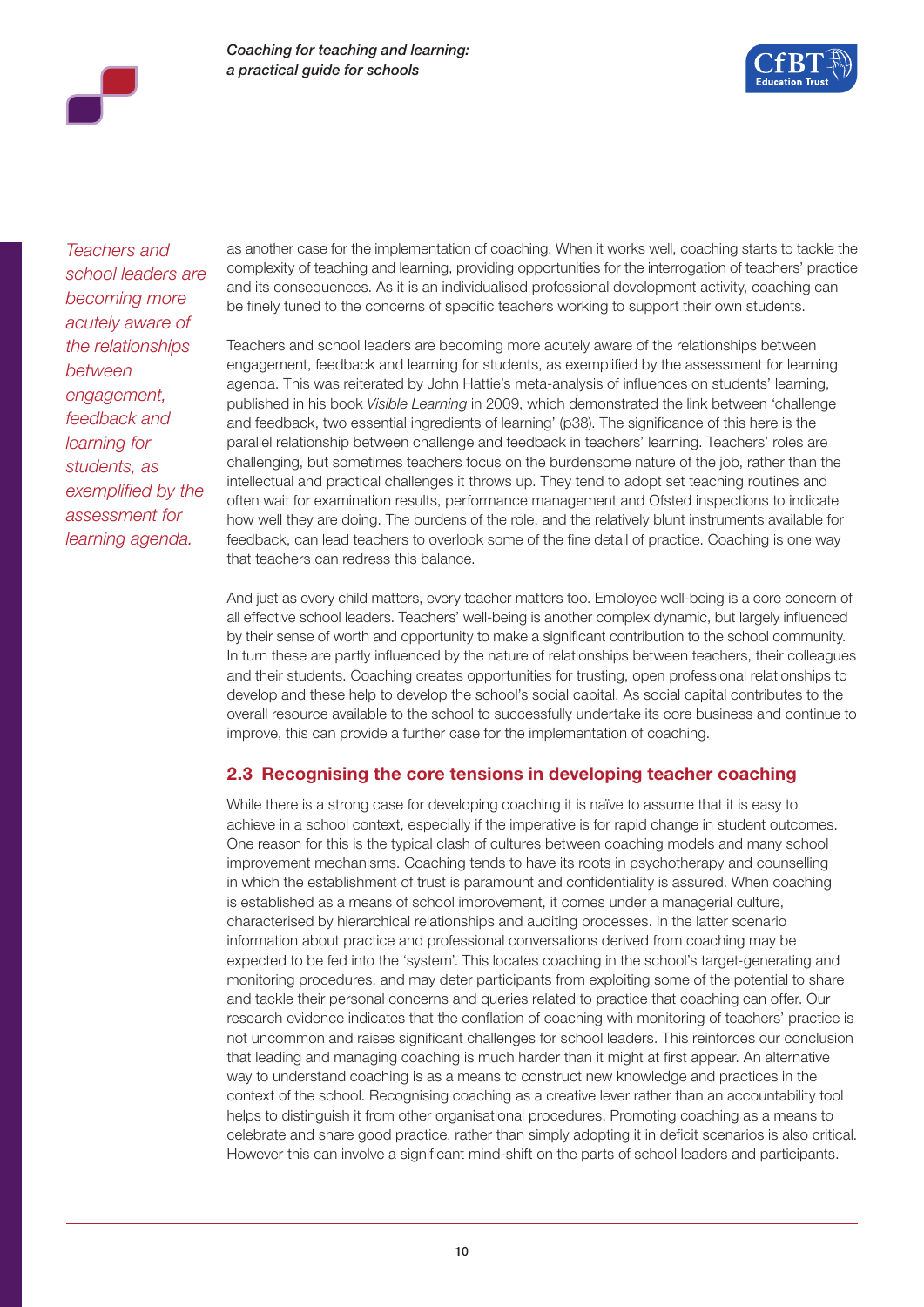

*More commonly coaching is made available to a small number of teaching staff who fall into pre-determined categories, or offered on the CPD agenda to any colleagues who wish to fit it into their pre-existing workload.* 

Another relationship to define in coaching development is between coaching and performance management structures and procedures. Good practice in our research schools allowed coaching to be a performance management tool, not a slave to performance management.

An additional difficulty is the relatively limited language available to teachers and school leaders when discussing coaching practices. While the organisation of coaching practice can be readily discussed, it is more difficult to define the precise nature of effective coaching conversations. Having taken the step to distinguish coaching from mentoring, the next step is to be familiar with ways of describing features of coaching conversations. This became a significant element of the research project.

### **2.4 Differences in coaching practices**

Significant variability exists in the approaches taken to establishing coaching within schools. In a few instances coaching has developed into a universal entitlement, with all teaching colleagues expected to be involved as coach, coachee or both, during the course of a year. At the other end of the extreme, coaching is a relatively minority affair, initially carried out by a small number of staff almost under the radar of the school leadership. More commonly coaching is made available to a small number of teaching staff who fall into pre-determined categories, or offered on the CPD agenda to any colleagues who wish to fit it into their pre-existing workload. These differences in availability of coaching can be related to the extent to which coaching, performance management and school improvement are linked. They can also be related to the way that coaching is initiated and how the coaching partnerships are established. It can also be influenced by the expressed purpose of coaching in the school; in some cases there is a clear school agenda, in others the focus is deliberately left in the ownership of the participants. It is clear that coaching tends to evolve with time, often as new co-ordinators or school leaders take responsibility for it, although there is evidence that if core champions of coaching leave the school it can fizzle out. This pattern indicates the requirement that coaching is embedded in a systematic approach to CPD, capacity building in teaching and learning and school-wide succession planning. Once it is recognised that coaching acts as a significant CPD opportunity for the coaches themselves, some of the barriers to development are lifted, as the investment in developing coaching capacity becomes a virtuous cycle.

| <b>Review</b><br>questions | Given the current state of play in your school what case can<br>you begin to make for coaching in your school? |  |
|----------------------------|----------------------------------------------------------------------------------------------------------------|--|
| <b>Review</b><br>questions | Who are the key stakeholders and what are the costs and<br>benefits of introducing coaching for each of them?  |  |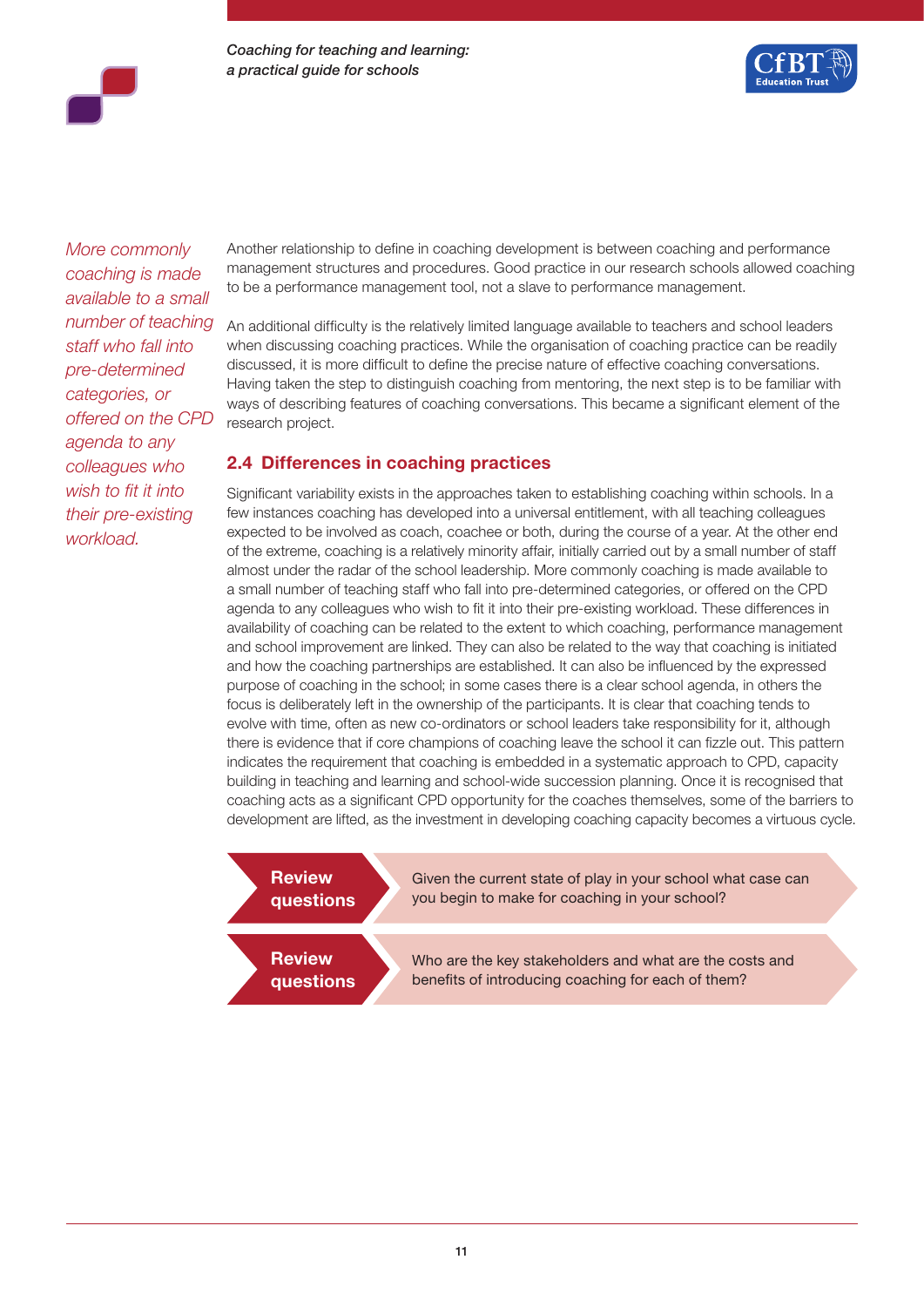

*It may be valuable to set up a small working group, perhaps including staff working at different levels in the school, and possibly a member of the governing body.* 

# **3. Conducting a coaching review**



How much do you know about the coaching practices in your school?

In order to plan development of coaching it is useful to review the current context for coaching and the nature of existing coaching activity in school. It is worth making a decision about who undertakes the review. It may be valuable to set up a small working group, perhaps including staff working at different levels in the school, and possibly a member of the governing body. What follows are questions that can be asked in an initial review of coaching practices in school, categorised under key focus areas. The questions could form the basis of a systematic review, or an opportunity for discussion and may stimulate initial actions in the development of coaching in your school. Some of the questions are deliberately open, and further sections of this guide will indicate their significance.

# **3.1 Supporting coaching**

These questions encourage you to explore the ways in which coaching is currently contextualised in the school's CPD strategy.

- Is there a clear understanding of the differences between coaching and mentoring in the school?
- What training has been offered to teachers relating to coaching? How many teachers have been included in this? What models of coaching were promoted through the training?
- How is coaching led and managed? What key roles are there? Is there a reporting structure? What does this involve?
- Are the benefits of coaching established within the senior leadership team, and is there a clear rationale for coaching as a result?
- Is coaching in school focused on teaching and learning and/or on leadership development?
- Are key colleagues and senior leaders modelling engagement in coaching as a positive, productive CPD activity?
- At a school level is there an intention that coaching is aligned with strategies for CPD, performance management and/or school improvement? How is this operationalised?

# **3.2 Participation in coaching**

These questions focus on the levels of engagement with coaching, and the patterns of participation across the teaching community of the school.

- How are opportunities to engage in coaching communicated to teachers?
- What is the level of participation? Are specific staff groups involved? If so, what is the pattern and is this coincidental or deliberate? If intentional what is the rationale for this?
- What are the current arrangements for coaching? Four main patterns exist, as shown in Figure 2 opposite. Does your school adopt one of these approaches, a hybrid of approaches or an alternative?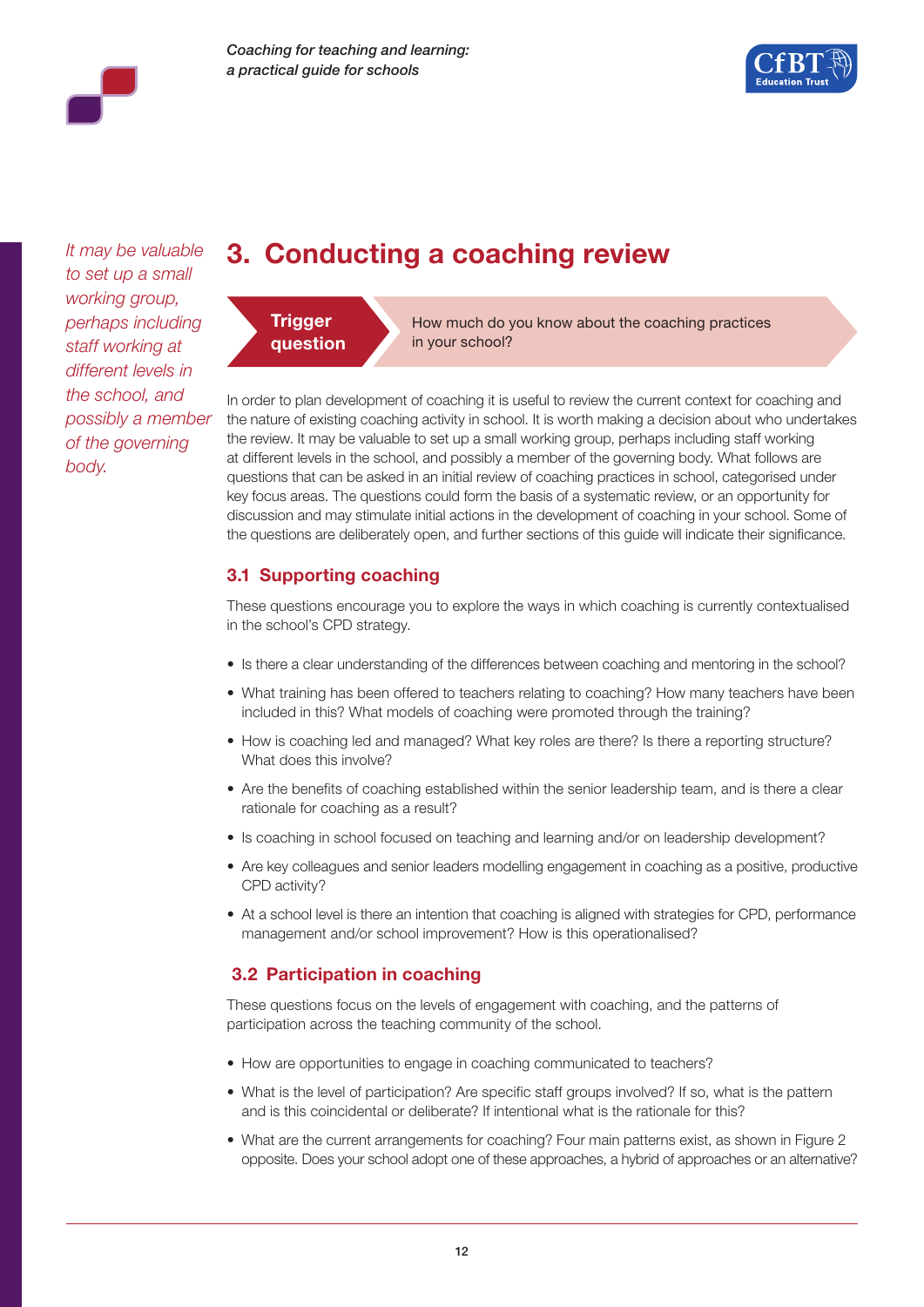



## **3.3 Intended purposes of coaching**

These questions allow you to focus on the ways that coaching is used in your school, and may help you to distinguish between the range of possible purposes for coaching, identifying those which are most critical in your context.

- If there is coaching for teaching and learning, what is it being used for?
- Can the senior leadership team and colleagues involved in coaching distinguish between the more and less desirable purposes for coaching outlined in the boxes in Figure 3 (page 14)?
- Do any of the purposes identified above dominate in your school? If so are you happy that the current scenario is the most appropriate one?

### **3.4 Practical arrangements for coaching**

These questions allow you to reflect on the ways that coaching episodes are organised in your school, and may help you to determine alternative approaches worth exploring.

- How formal are the arrangements for coaching? Do all participants follow a similar process?
- Which of the practices in Figure 3 best describe coaching structures in your school? How are different approaches combined? Is the current situation the most desirable one?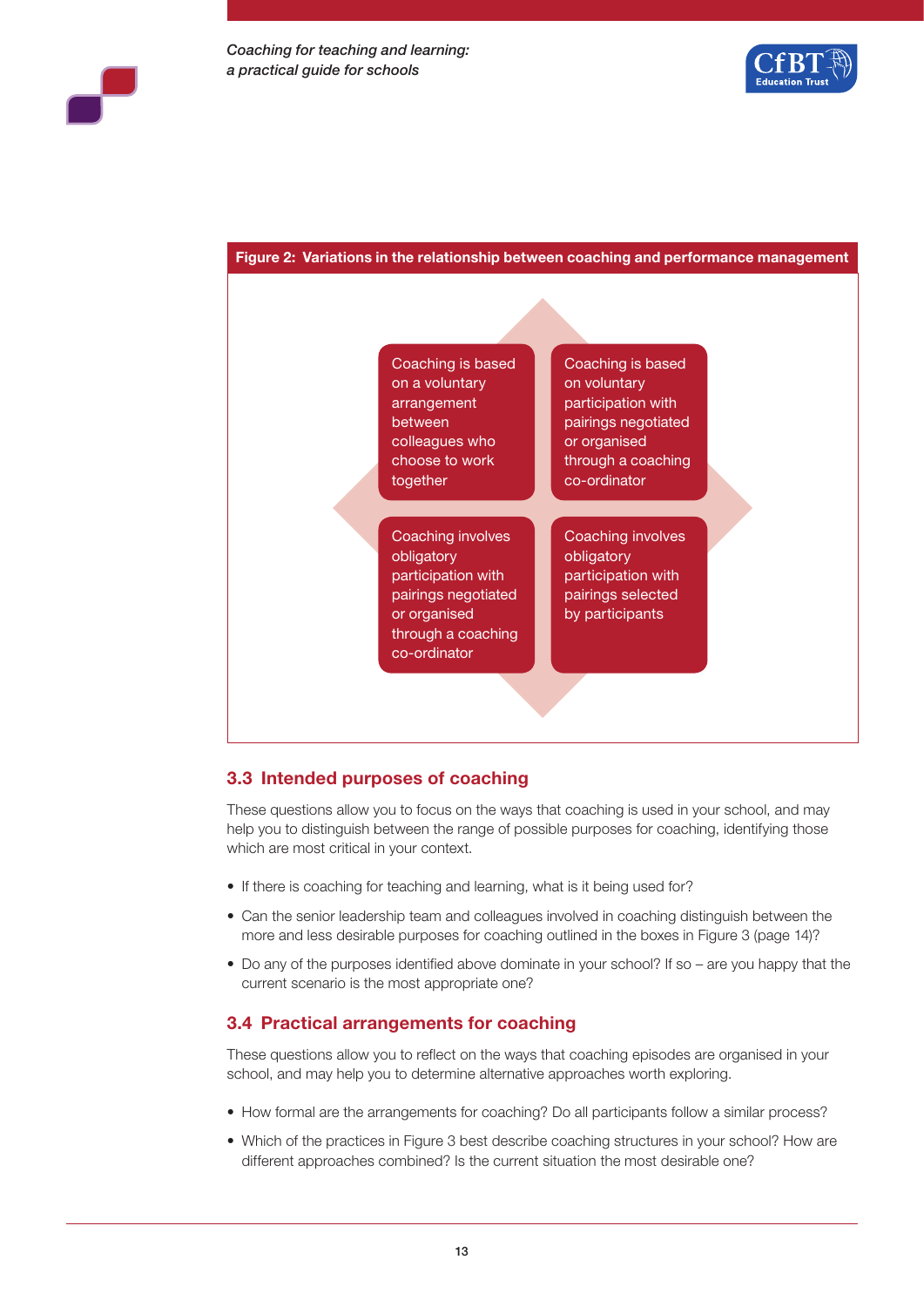



• Can the senior leadership team and colleagues involved in coaching distinguish between the more and less desirable coaching activities outlined in the boxes in Figure 4 below?

### **Figure 3: Purposes of coaching identified in the research project: including more and less productive purposes**

| Sharing classroom   | Working towards a     | Supporting the          |
|---------------------|-----------------------|-------------------------|
| practice with a     | school or department  | development of a        |
| colleague           | development priority  | specific teaching skill |
| Judging the quality | Supporting the        | Supporting a            |
| of practice and     | teaching and learning | professional            |
| seeking or giving   | of a specified group  | development course      |
| feedback            | of pupils             | or Masters study        |
| Supporting          | Trying out coaching   | <b>Working towards</b>  |
| induction or career | and practising        | a performance           |
| transition          | coaching skills       | management target       |

### **Figure 4: Practical arrangements for coaching identified in the research project: including more and less productive purposes**

| A coaching discussion<br>about teaching and learning<br>issues, not focused on<br>a specific lesson | A single post-<br>lesson coaching<br>discussion              | A coaching<br>sequence involving<br>pre- and post-lesson<br>discussions                                      |
|-----------------------------------------------------------------------------------------------------|--------------------------------------------------------------|--------------------------------------------------------------------------------------------------------------|
| Coach and coachee<br>undertake joint lesson<br>planning                                             | Coach observing<br>lesson                                    | Using video to record<br>lesson for use in<br>coaching discussion                                            |
| Coaching conversations<br>include discussion<br>of targets, areas for<br>improvement                | Contents of coaching<br>conversations remain<br>confidential | A record of the coaching<br>discussion is given to a<br>coach co-ordinator, line<br>manager or senior leader |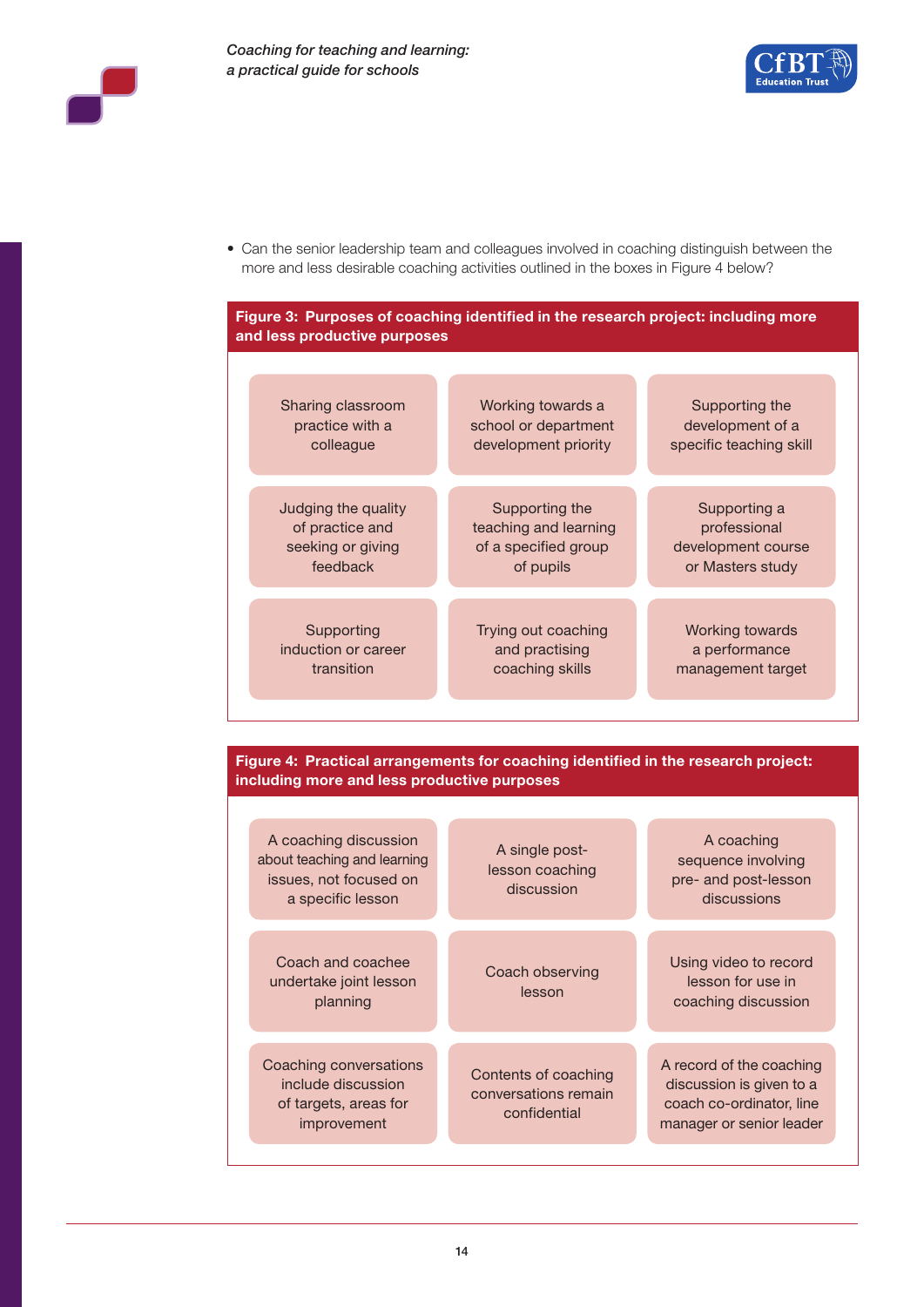



*What has this coaching review told you about coaching in your school? Are you happy with the current situation?*

## **3.5 Experiences of coaching**

The following questions are useful to test out the levels of actual and potential 'buy in' to coaching. Investigating them will help you to recognise the perceptions and experiences that your colleagues have of coaching.

- Do teachers show an interest in being involved with coaching?
- How are their experiences of coaching currently evaluated formally or informally?
- Is there evidence that teachers perceive it to be beneficial? If so, in what ways?
- Are teachers who have been coached interested in becoming coaches?
- Do teachers experience any tensions when participating as coach or coachee?
- Do any colleagues who have worked in other schools have useful experience of coaching, and how can this be learned from?

### **3.6 Plans for coaching**

These final questions will help you to consider the ways that coaching is, or could be, systematically planned for within the school.

- Does coaching appear in the school development plan?
- Are there any current plans for altering the way coaching is used or offered to teachers?
- Who has been consulted in developing these plans, and have any key stakeholders been missed out in these discussions?

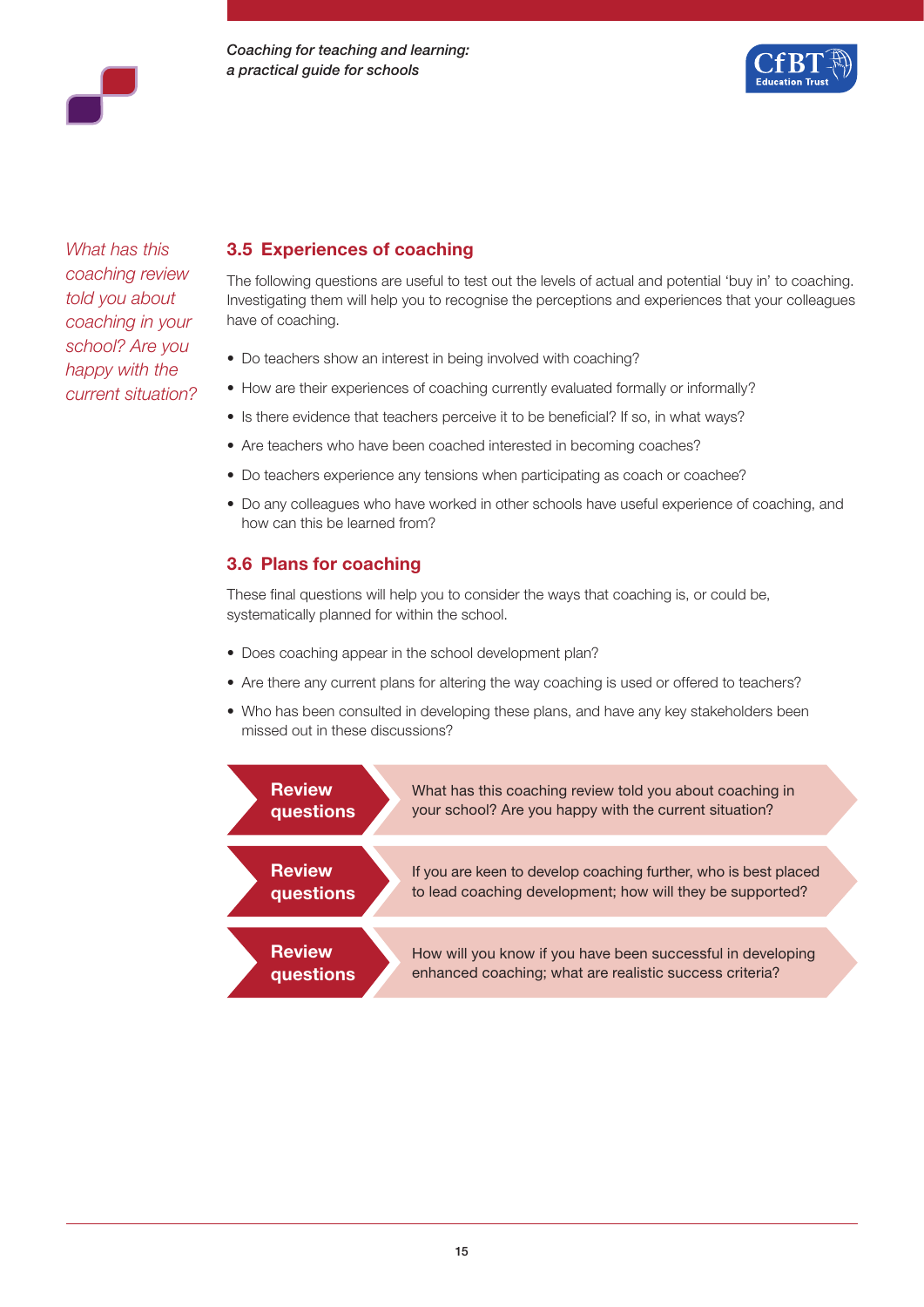

*Are we facilitating coaching that is likely to make a difference to teaching and learning?*

# **4. Establishing coaching practice**



Are we facilitating coaching that is likely to make a difference to teaching and learning?

# **4.1 Coaching partnerships and coaching cycles**

One of the recurring discoveries within the research project was that every school has established a unique version of coaching, regardless of the initial stimulus for coaching. However, our research evidence indicates that coaching is most productive when it is offered as a cycle rather than a one-off event. Participants find that repeat cycles can be used to home in on identified areas for development and discussion. Most coaching cycles are focused around a specific event, often a lesson, although this event may be an alternative aspect of professional practice. This guide focuses on coaching for improving teaching and learning and thus emphasis is given to lessons as professional practice.

An essential element of successful coaching is the initial establishment of the coaching partnership. Schools vary in their approach to setting up coach and coachee pairs, as indicated in the previous section. Whatever the approach, feedback from research participants indicated that when they felt a sense of 'ownership' over the process of pairing colleagues, the process got off to a more satisfactory start. There is no evidence that basing coaching on line management structures or duration of teaching experience is ideal. Indeed good coaching often exists in a non-hierachical structure, drawing on individual teachers' interests and specific expertise. In ideal situations coaching can be seen as a democratic and inclusive component of the school community. See Figure 5 on page 17.

# **4.2 Creating a climate for coaching**

In the few schools identified in our research where coaching is systematically built into the CPD strategy and time allocated to it (within both the core timetable and directed time) coaching was found to flourish. This involved the strategic leadership of coaching by the SLT within the overall CPD strategy. It is obvious that for coaching cycles to involve the four elements shown in Figure 5 on page 17 and to include the potential for repeat cycles, significant thought must be paid to organising this within the school timetable and teachers' workloads. Schools participating in the research project had a range of successful and less successful approaches to this. The most common request from coaching participants with regard to improving coaching was the provision of additional time to undertake coaching cycles and practise the skills of coaching.

In addition to the arrangements for partnership and the need to allocate sufficient time to coaching teachers engaging in coaching need to recognise the ideal form of coaching dialogue. In broad terms they need to pay attention to the nature of the contact they are engaging in. Most significantly they should understand the need to establish trust between each other. A core element of this is the degree to which the coaching conversation is deemed to be confidential. It is essential to ensure that coaching conversations and related lesson observations do not become the substance of staffroom gossip. If there is an explicit intention that coaching helps the school to identify excellent practice worth sharing there need to be agreed mechanisms by which this can be facilitated.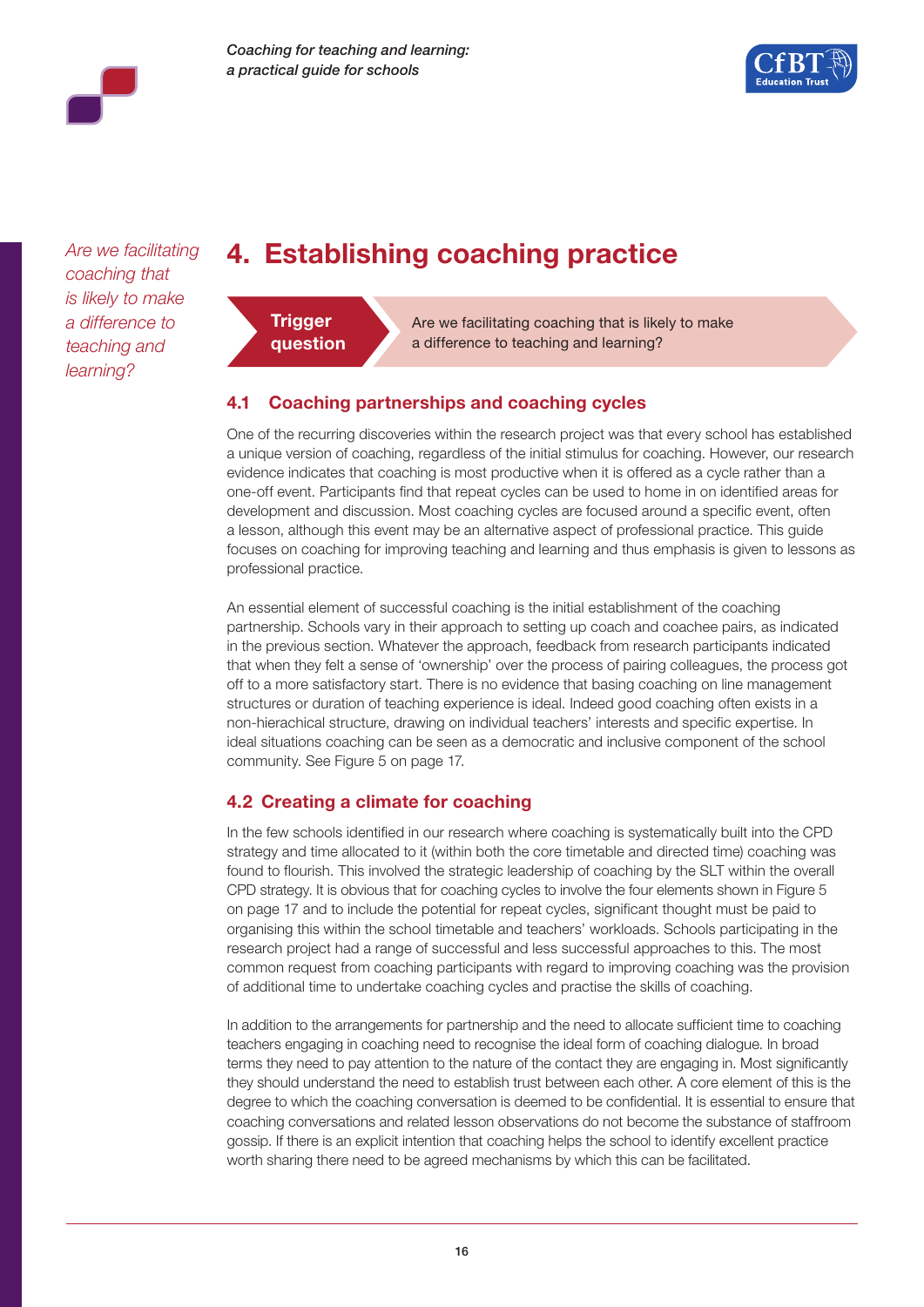

*Many schools are still grappling with the core tension of the relationship between performance management and coaching.*

#### **Figure 5: 'Ideal' coaching cycle**

**1**

**2**

**3**

**4**



Coaching partnership established within the framework adopted by the school, as appropriate according to the desired focus. A brief meeting between coach and coachee occurs to agree the schedule for the coaching cycle. If the coaching focus is teaching and learning it will often be productive for the coach to observe a lesson. Arrangements for the coaching meetings and focus lesson should be confirmed by the coaching co-ordinator and time protected as necessary.

#### **Pre-lesson coaching meeting**

Coach and coachee meet to discuss the focus of the coaching cycle. The role of the coach is to explore with the coachee the decisions that the coachee is making in relation to teaching and learning, and where appropriate the specific lesson under review. The coach should help the coachee to explore some of the influences on these decisions. Support and advice for planning may be sought by the coachee.

#### **Lesson taught and evidence of practice collected**

As appropriate the lesson is taught by the coachee. This provides an opportunity for evidence of practice to the collected. Often this will be through the coach conducting a lesson observation under agreed criteria. The use of video to record the lesson can be an advantage. Other evidence emerging may include the coachee's own reflections or pupil work.

#### Post-lesson coaching meeting

The coach and coachee meet to discuss the nature of the lesson and the teaching and learning experiences and outcomes. This is an opportunity for reflection related to the coachee's teaching practices. It may be enhanced through the exploration of objective evidence (such as that provided by video). The coach prompts reflection and supports the coachee in problem-solving, and identifying new action. Feedback and support can be sought by the coachee. During this meeting it may be useful to plan to undertake a further coaching cycle as part of a plan, do, review cycle.

Many schools are still grappling with the core tension of the relationship between performance management and coaching. It is worth thinking very carefully about how your school will resolve this. Figure 6 on page 18 indicates the types of relationships between performance management and coaching indicated through the research.

When coaching is predominantly used to address concerns about weak teaching it is not surprising that it can become viewed unfavourably by the school community. Rather than becoming an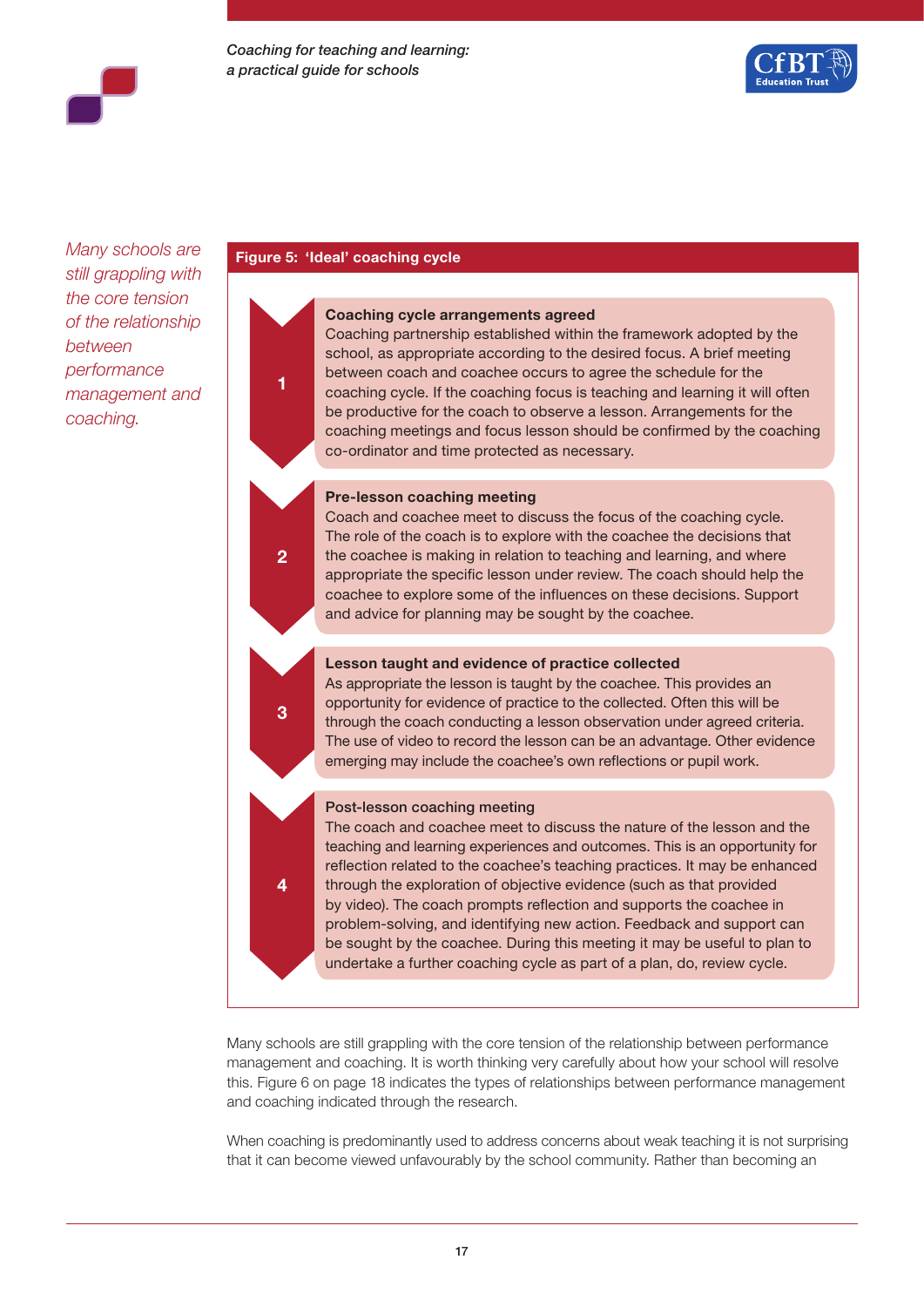



**Figure 6: Possible, but not entirely unproblematic, links between coaching and** 

opportunity for school development, if it is seen by teachers as aggressive remedial action, it will not be actively sought out. This stigma can remain for some time, meaning that even if a new model of coaching is implemented in the school teachers can be unwilling to volunteer to participate. As well as the reality it is important to deal with any myths that evolve in the school relating to the relationship between the two. However, sometimes it is necessary to recognise that there are significant issues with teaching and learning in a school, and in these contexts the significance of line management and accountability for improvement need to be clarified and communicated. If coaching is to be used within this context, its purpose as a means of 'coaching up' teaching performance needs to be indicated and agreed as a suitable mechanism. An important message in this context is that coaching can support teachers who genuinely wish to improve to develop their practice, and can be used to improve teaching and learning across the school as a whole. This may encourage engagement from teachers who otherwise may feel picked out for special coaching attention.

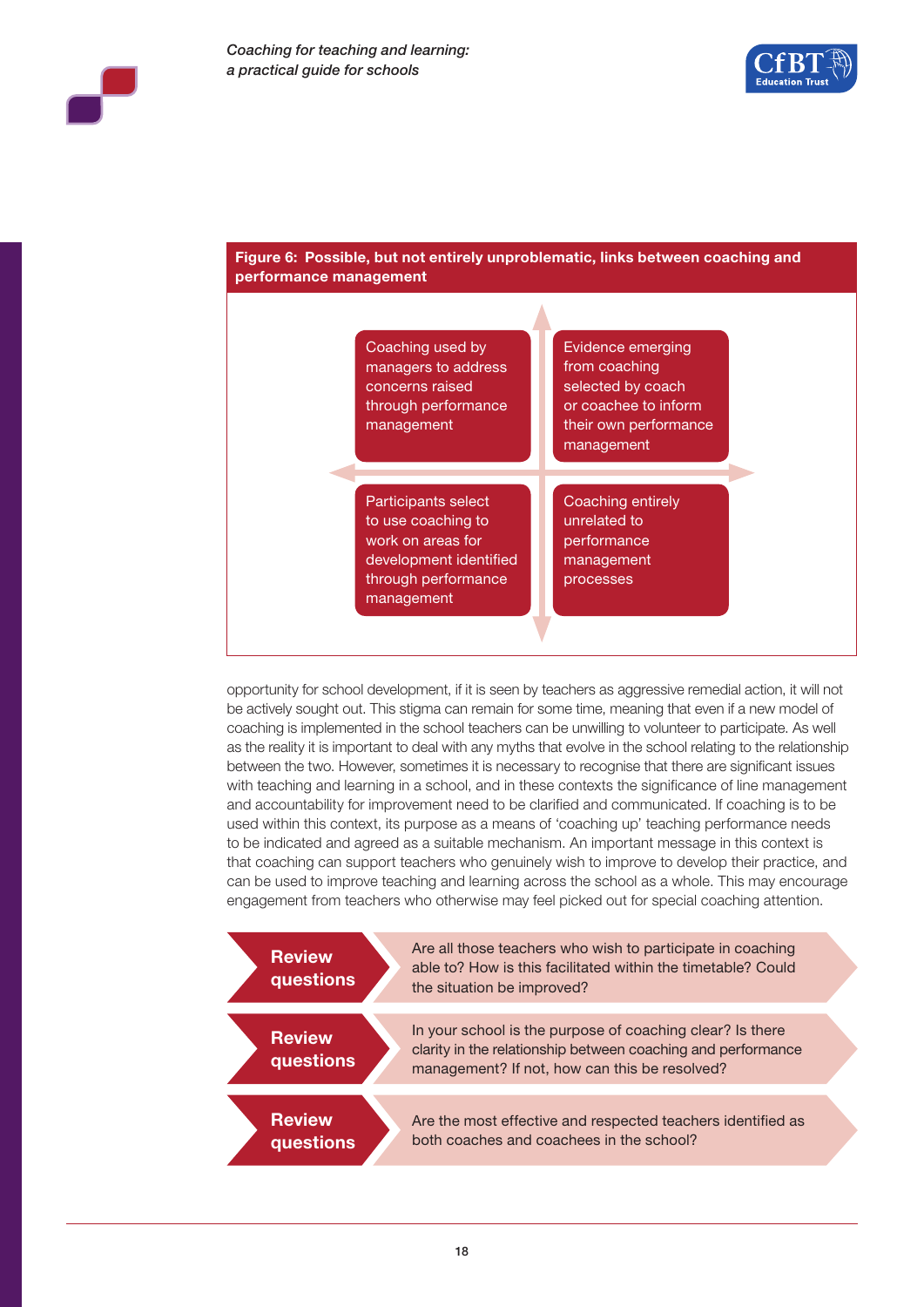



*Do we make best use of available technology to support coaching practice?*

# **5. Using video to support coaching**



Do we make best use of available technology to support coaching practice?

## **5.1 Practical and legal advice for use of video**

While we recognise that for some teachers using video to support the coaching process is a particular challenge, there is evidence from our research that when initial anxieties have been overcome it is seen as beneficial. There is also evidence, however, that video is not used to its maximum potential.

Teachers making use of video footage of lessons should recognise that it is classified as 'personal data' under the Data Protection Act 1998. There are also implications of the use of video in relation to safeguarding requirements in schools. There may be some students for whom the school does not have permission to make video recordings. Most schools have clear policies in place in relation to the use of video-recording during lessons and watching it after lessons. If your school does not have an appropriate policy it is essential to establish this prior to making use of video for supporting coaching. This policy should act as guidance and reassurance to teachers, pupils and parents about the purpose and scope of the use of video.

Any video of teaching should be seen as in the 'ownership' of the teacher. Without their consent, it should not be used for any purposes other than to support the coaching process. The video should only be seen by the coach and coachee, and care should be taken about where video files are stored to restrict access by others. These criteria are critical in maintaining the trust upon which coaching is based. See Figure 7 on page 20.

## **5.2 The value of video**

What is gained from using video depends on how it is used before and during the coaching session. The normal practice is for both the coach and coachee to watch the video prior to the post-lesson meeting. A key outcome of this can be that it acts to promote recall of the features of the lesson, which can help the coaching conversation get under way more quickly. From the teacher's perspective it gives them a unique view of their own practice, for example allowing the teacher to gain insight into how students were engaging with the lesson, allowing them to hear themselves provide instructions or explanations, and spotting individual students' behaviours or evidence of learning missed while teaching. The video also acts as an objective witness to the lesson, so can be referred to if the coach and coachee have differing memories or perceptions of the lesson. Video can also be used by the coach to watch the recording of the lesson if they are unable to observe in person, thus helping to resolve issues of timetabling lesson observations. It is also possible to use video to remind the participants of the lesson from the previous coaching cycle, thus acting to link two cycles together.

### **5.3 Improving the use of video**

As already suggested, while participants report the value of using video, our analysis of coaching transcripts indicates that it is rarely used to maximum benefit. In particular the number of times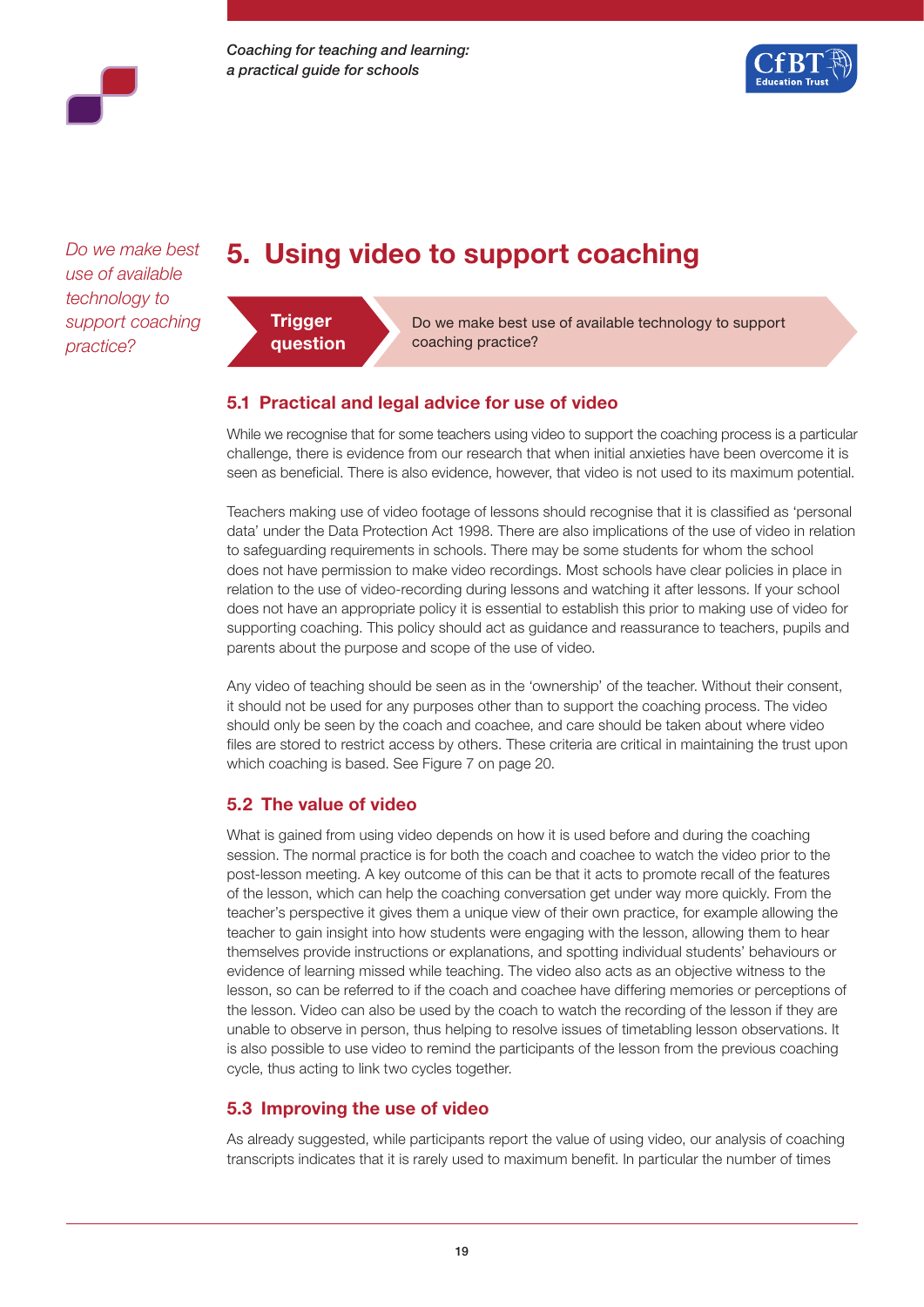

*Pupils do get used to being filmed, but you can expect it to cause some distraction on the first occasion…*

#### **Figure 7: Practical tips for using video for coaching**

| <b>Ethics and</b><br>legislation<br>regarding<br>the use of<br>video | • Pupils for whom there is no permission to video can usually<br>remain in the lesson, but you need to consider where they are<br>seated in relation to what the video will capture. Recordings<br>of them speaking as part of the lesson are not restricted in the<br>same way as visual images.<br>Remember that you need careful consideration of privacy if<br>you ask a technician to copy/download the footage.                                                                                                                                                                                      |
|----------------------------------------------------------------------|------------------------------------------------------------------------------------------------------------------------------------------------------------------------------------------------------------------------------------------------------------------------------------------------------------------------------------------------------------------------------------------------------------------------------------------------------------------------------------------------------------------------------------------------------------------------------------------------------------|
| Use and<br><b>limitations</b><br>of video<br>technology              | • Before using video think through the implications of using the<br>specific technology available, and how the video footage can<br>be stored and viewed.<br>• Most people find that the less obtrusive the camera is, the<br>better – even if that compromises some of the video quality.<br>However, the camera needs to be close enough to capture an<br>adequate sound recording.<br>• Video will not capture all the details of the lesson, so it is still<br>highly valuable for the coach to observe the lesson. Decide<br>which elements of teaching and learning to focus the use of<br>video on. |
| <b>Reducing</b><br>the impact<br>of video on<br>lesson               | • Static cameras on tripods may cause less disturbance than<br>a hand-held one, but think about whether it is necessary to<br>move the camera around during the lesson to capture more<br>information. Make the best use of available technology.<br>• Pupils do get used to being filmed, but you can expect it to cause<br>some distraction on the first occasion; you may even decide<br>to do a dummy run before using it for the coaching lesson.                                                                                                                                                     |

that specific aspects of the video are played and replayed to enable close scrutiny of practice during the coaching conversation itself is limited. Coaching conversations often move with some pace, overlooking the opportunity to rewind the video and therefore re-frame the lesson experience. Essentially the video footage gives maximum potential for unpacking the lesson. It also allows the coachee to work in a more self-directed fashion to prepare for the coaching conversation.

Remember to use the video with discretion according to the focus agreed for coaching. It is the case that video will always provide more potential practice evidence than you have time to deal with in a single coaching cycle, and thus it can become a distraction from the agreed focus. Use the video in different ways when watching it before the meeting and during the coaching meeting itself. Before the meeting the coach and/or coachee may have time to replay the majority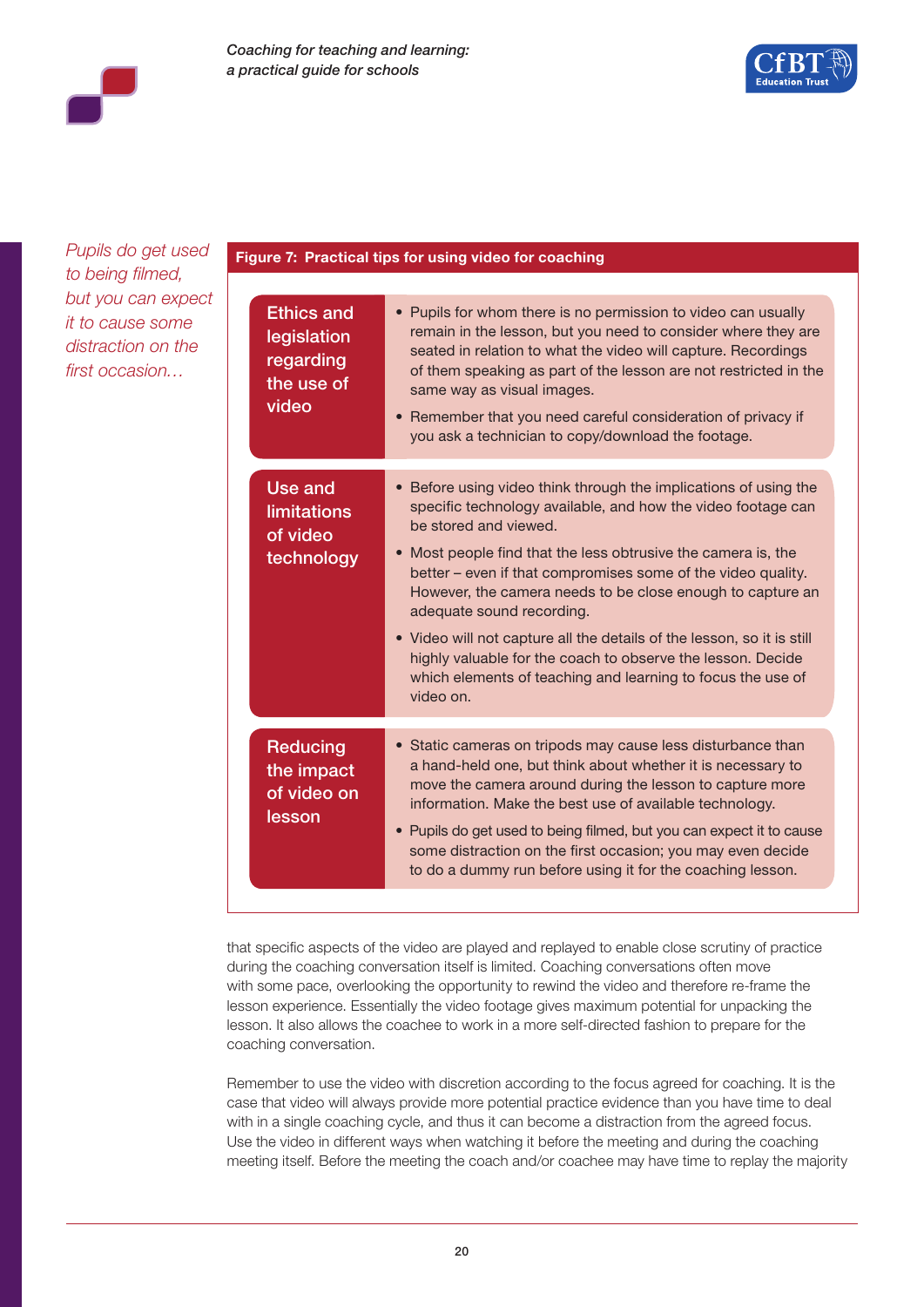

*The coaching process supports reflection on the 'unknowns', with the aim to locate more securely the coachee's practice in the 'known knowns'.* 

of the lesson (although selective fast-forwarding is appropriate). This allows them to select the critical moments they may wish to discuss during coaching. During the coaching meeting itself it is best to review short focused elements of the video rather than replay long sections. Use the selected extracts as exemplars of patterns of teaching or learning behaviours, or as specific focuses for discussion about key moments of the lesson. This will help to keep the coaching meeting dynamic while making best use of the video as evidence of practice. The desired outcome of any video-based coaching techniques is making both pupils' and teachers' learning visible. This allows for greater openness in the coaching conversation, and helps both coach and coachee to develop an improved understanding of evidence of both progress in, and barriers to, learning (teachers' and pupils'). See Figure 8 below.

Exploring the relationships between things known and unknown in teachers' professional practice provides potential moments of learning in coaching. The things unknown create both opportunities and barriers in professional development. The coaching process supports reflection on the 'unknowns', with the aim to locate more securely the coachee's practice in the 'known knowns'.

Depending on the confidence of participants in using video for this kind of fine detail review it may be appropriate to provide training opportunities or chances for coaches and coachees to share their developing practice. Listed below are some techniques that could be practised by coaches and coachees to develop the use of video to support coaching. The ideas provided are not an exhaustive list, and it would be worth gathering together additional suggestions generated by the coaching participants. Using video may act as a launch pad to the next coaching 'act'. It may indicate that seeking specialist coaching to develop specific pedagogies would be of value. Overall it should increase the participants' capacity to focus on the detail of teaching and learning. The key to improving the use of video is to refine the ways in which video evidence of practice is scrutinised. Questions, feedback and challenge from the coach, based around the concrete evidence from the video, help the coachee to develop more secure professional knowledge, and a problem solving attitude. See Figure 9 on page 22.

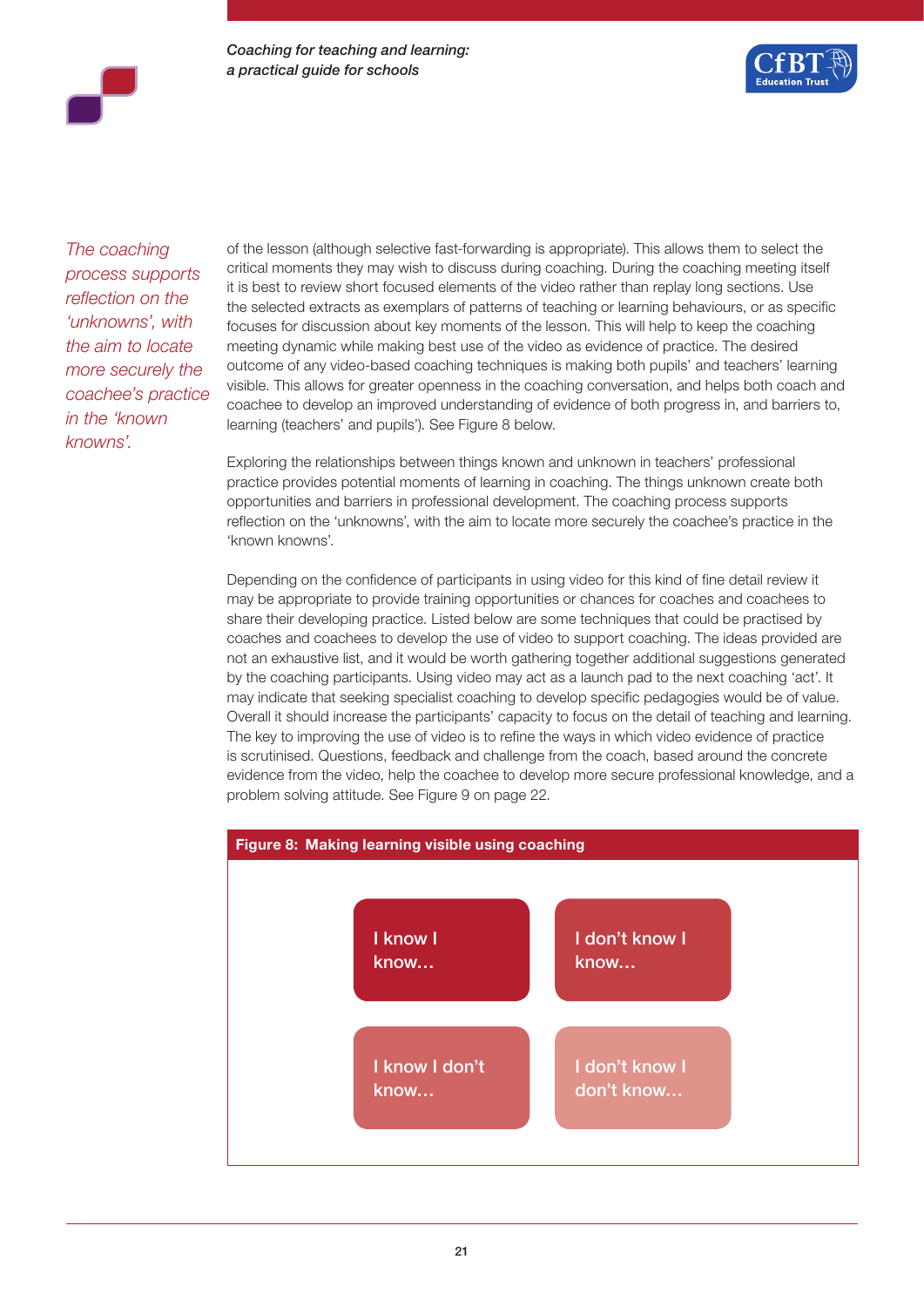

#### **Figure 9: Techniques for enhancing the use of video in coaching through the use of concrete evidence of practice to challenge teachers' thinking**

Before the meeting watch the video in full to determine the amount of time given to different lesson features, such as teacher talk, group work, whole class discussion, independent work. Be ready to discuss how this evidence relates to the plans for the lesson. Does the pattern have an impact on learning?

Use the video to make a record of the questions asked during the lesson by both teacher and pupils. What types of questions are they? How are they responded to? Who engages with questions? What impact do questions have on learning?

Use the video to look at pupils' questions. What do pupils' questions indicate about their learning? How much proactive questioning by pupils is stimulated during the lesson? Do pupils productively engage with their teacher and other class members?

If the coachee apparently lacks confidence in their practice use the video explicitly to identify positive features of teaching and learning, dwelling on the decisions that the teacher makes (during planning and the lesson itself) that result in positive behaviours or outcomes.

Look for critical incidents in the lesson (not necessarily negative). Use the video to replay the incident itself and identify what the triggers are that lead to it, and what the subsequent outcomes are. If the video extract is replayed more than once use each occasion to look at the events from alternative perspectives.

Focus on interaction and the nature of classroom talk: to what extent are the teacher and pupils paying close attention to each other, how receptive are they of each others' contributions, what does their body language indicate? How effectively do lesson participants take turns and support each other in contributing to the lesson?

Listen to the language being used in the lesson. How is subject terminology or 'thinking' or 'learning' language used? To what extent do the teacher and pupils mirror each other in the use of language? What impact does this have on progression during the lesson?

Use the visual evidence that is provided by the video. What movement is there around the room, how do the teachers and the pupils make use of the room itself and other resources for learning? Do pupils tend to limit their learning interactions to the pupils sitting closest to them, or are they more widely distributed in nature? Does the lesson appear inclusive in terms of engagement patterns?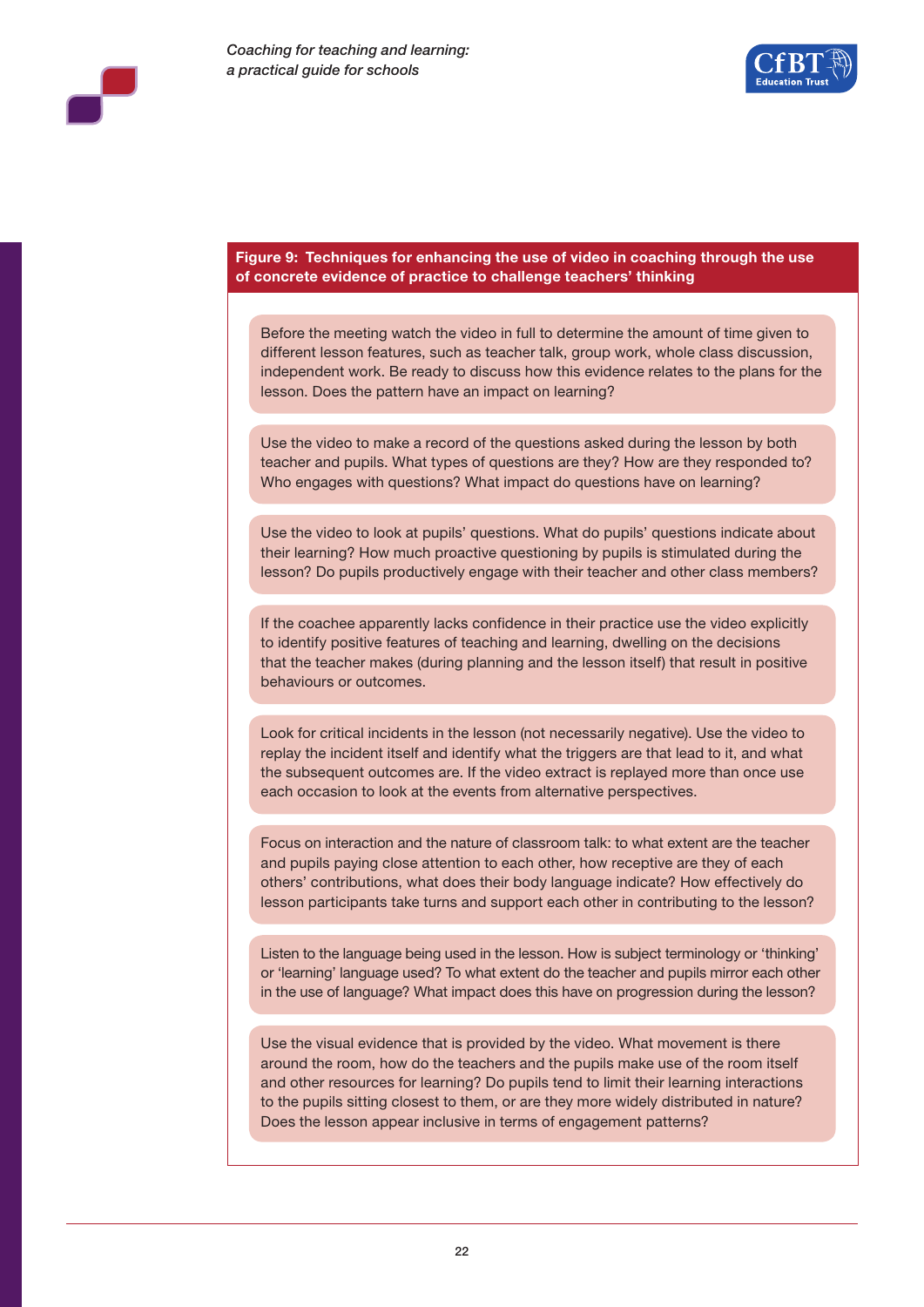*Coaching for teaching and learning: a practical guide for schools*





*What technology is available for developing the use of video in coaching? How confident are coaches and coachees in using the technology? Is any technical support required?*

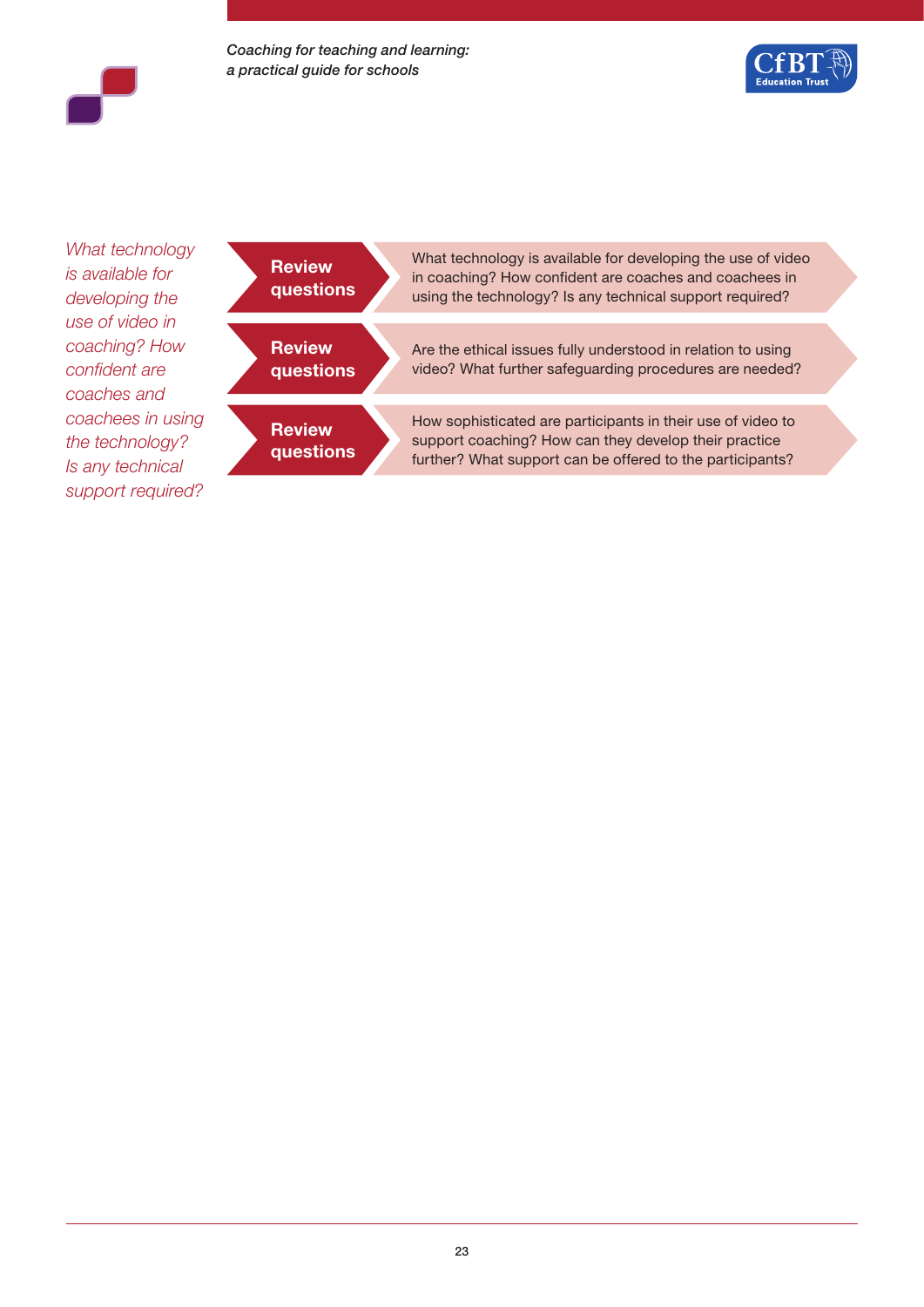

*Can we offer guidance to coaching pairs focusing on specific teaching and learning themes?*

# **6. Scaffolding coaching conversations**



Can we offer guidance to coaching pairs focusing on specific teaching and learning themes?

Our research demonstrated that many areas of teaching and learning practice make fruitful themes for coaching cycles. For our sample of coaches and coachees, issues related to student engagement and motivation came top of the list. These were closely followed by classroom talk, student group work, starters and plenaries, assessment for learning and behaviour for learning. Clearly while there is an overlap between these elements of teaching and learning, finding opportunities to focus on specific practices was of benefit. Feedback from research participants also indicated that they would find it useful to have prompts to support their focused discussions. An area for development in many situations is specific pedagogic knowledge to support coaching. It is the case that in ideal scenarios coaches offer their coachee genuine enthusiasm for and experience of the focus area. This allows the coaching partnership to develop a level of expertise based on sharing practice and co-enquiry through discussion and use of evidence emerging from this. It is unlikely that coaches will always feel that they have significant expertise in the area, although it is possible that acting as coach supports the development of expertise.

The development of pedagogy-specific coaching prompts may support coaching participants to focus their conversations and identify relevant practice evidence. An example is given here, on the broad theme of assessment for learning. This focuses on possible areas for discussion and types of practice evidence that might usefully be collected. At a school level a coaching development group may find it useful to construct more of these. Ideally they would act as basic templates to which coaching participants would add further ideas based on their experience. These can then become a means by which effective pedagogic knowledge and ideas for associated coaching practice are disseminated and support offered to new and established coaches.

# **Example of Coaching Guide: Assessment for Learning (A4L)**

#### **Possible themes for discussion during coaching for A4L:**

During the coaching cycle you may find the following themes for discussion useful. It is likely that one or more of these will be dovetailed with the coachee's focus for development. The list is not exhaustive.

- What are we looking for in terms of positive student response?
- What are the planning implications of A4L?
- How can we make practical strategies for A4L work to their full potential?
- What does progression look like in relation to A4L for both the teacher and the pupils?
- What specifically needs to be really understood about the subject in this context and how does A4L help?

#### **What kind of evidence might be useful?**

It is important to balance out a focus on teaching with the necessary focus on learning and as such the coach and coachee will particularly want to consider the lessons from the pupils'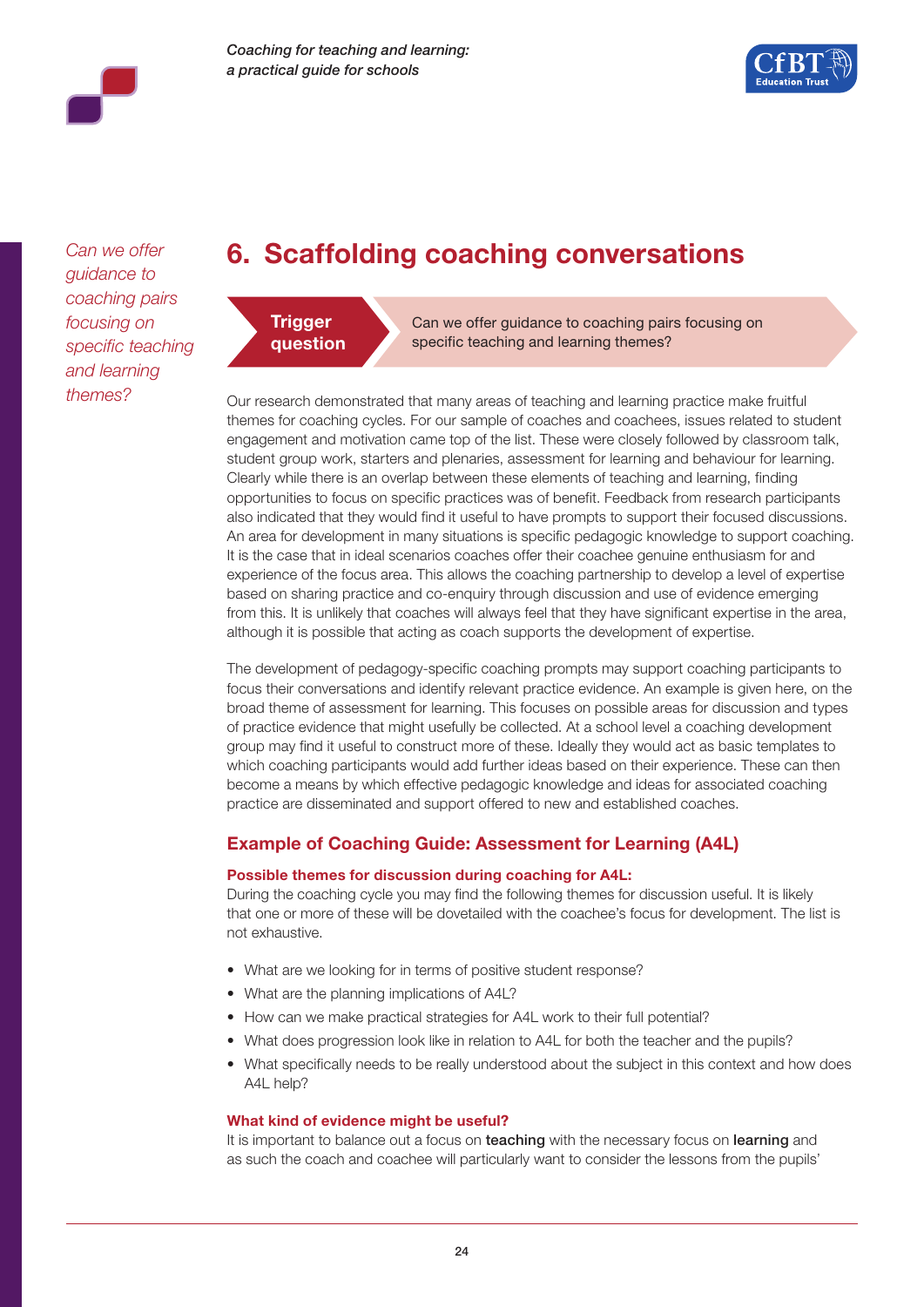*Coaching for teaching and learning: a practical guide for schools*



*What are the most common teaching and learning focuses for coaching in our school? Is expertise evolving? How can this be captured and shared?*

perspective. It is not always easy to do this, and we all too often play the long game and wait for evidence of student outcomes from formal assessment opportunities. This may not always be helpful in coaching.

Alternative sources of evidence may include talking to pupils and looking in detail at their work to investigate the following questions:

- What has been understood by pupils and how does it relate to the learning objectives?
- What were the students' experiences during the A4L process and were these uniform or varied?
- What classroom dialogue (in groups or between teacher and pupils) supported the A4L process? How can this dialogue be characterised?
- How are students making sense of the information they are given and the language used in relation to A4L?

With time it may be useful to use the coaching process to add further information to the guide. For example this might include:

- Assessment for learning principles
- Common misconceptions related to A4L
- Good practical strategies
- Common problems/barriers in developing practice
- Useful resources and how to access them

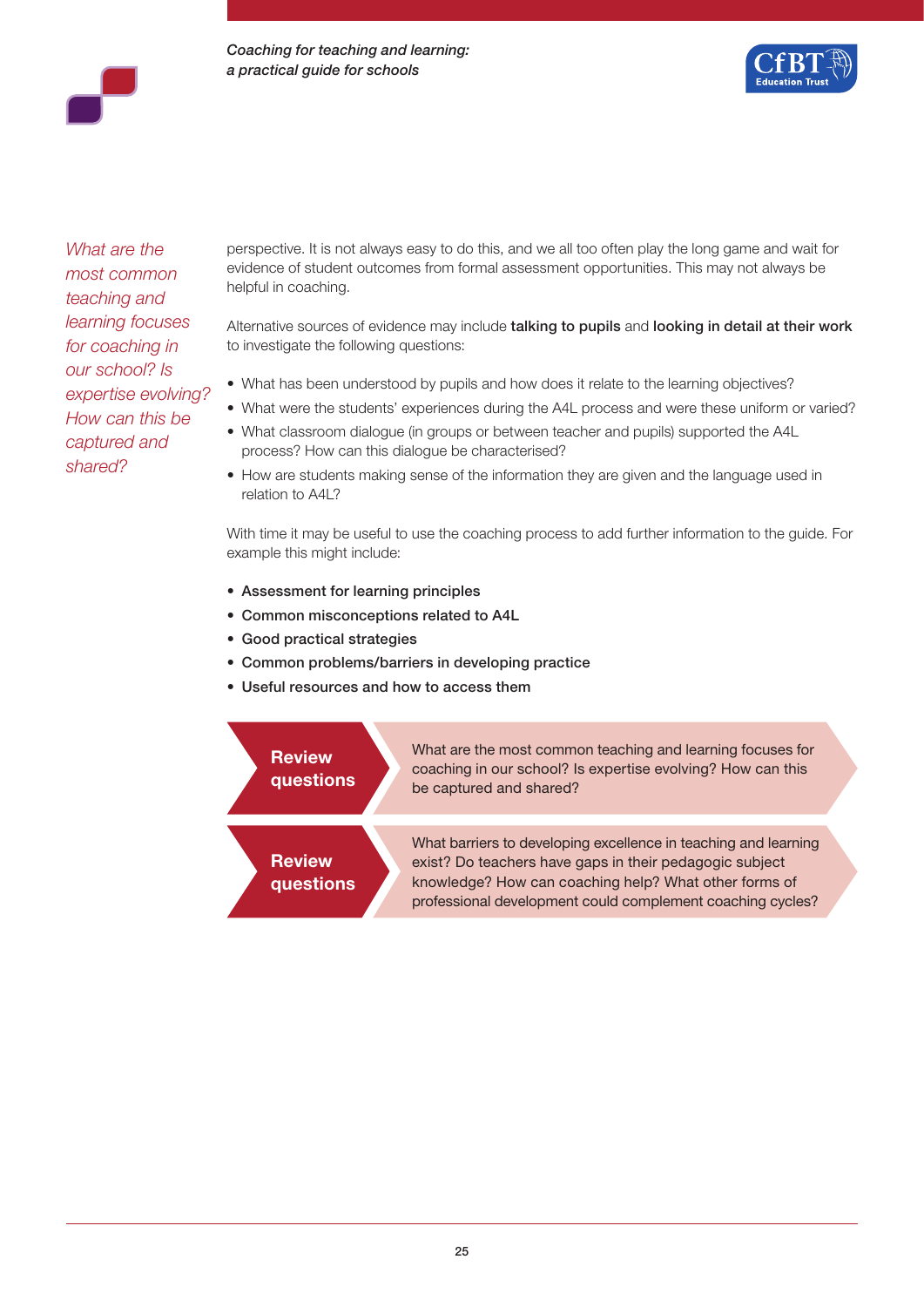



*How can we determine the quality and impact of the coaching conversations?*

# **7. Understanding the different dimensions of coaching talk**



How can we determine the quality and impact of the coaching conversations?

As coaching is a talk-based form of professional development the nature of the coaching dialogue is a critical concern if it is to be effective. Of course to improve coaching conversations, some frameworks are needed to determine the nature of the talk and a language is needed to describe and define it.

## **7.1 Introduction to the dimensions**

The characteristic features of coaching conversations were a focus area of our research. Evidence from coaching transcripts indicates that this also provides a key area for developing the quality of coaching practice. Through analysis of coaching transcripts it became evident that a number of significant dimensions of coaching talk existed. These are outlined here (see Figures 10a, 10b and 10c), with an explanation of their significance and suggestions for enhancing coaching dialogue. At first these may seem complicated, but many of our research partnership teachers readily internalised them, stating that the dimensions gave them a lens through which they recognised their coaching behaviours. With time, and an opportunity to review their own coaching practice, coaches indicated that the dimensions of coaching became more familiar and accessible to them. Indeed they became a tool that coaching participants (coaches in particular) were able to make conscious use of in their efforts to improve their coaching, and a language to talk about coaching practice with.

Coachees, coaches and co-ordinators wishing to focus on coaching dimensions as a means to develop their practice may find the complete list of interaction functions useful. See Figure 11 on page 28.

## **7.2 Typical coaching patterns**

Our research indicated that much coaching is routine and follows set patterns. Initiation is predominantly by the coach, and this typically involves the coach asking the coached teacher questions about how they think either the whole lesson or particular parts of it 'went', leading the coachee to explain, justify, clarify and evaluate episodes in the lessons. Often the coach then evaluates the coachee's selfevaluation. The selected episodes are frequently those parts that were the focus of discussion in the pre-lesson session, although it is rare for lesson planning and teaching to be explicitly linked through the conversation. Thus a number of lesson episodes are evaluated. There are relatively few extreme positive or negative comments. Most of the extremely negative comments come from the coached teacher where they are particularly unhappy with an aspect of the lesson. This is often balanced with positive comments from the coach. While this pattern represents a valid approach to evaluating practice, it can become repetitive and only infrequently leads to challenge or new ideas for developing practice.

### **7.3 More productive coaching discourse**

As coaches and coachees become more familiar with the nature of their coaching conversations they can become more discerning participants. For example it is relatively rare that critical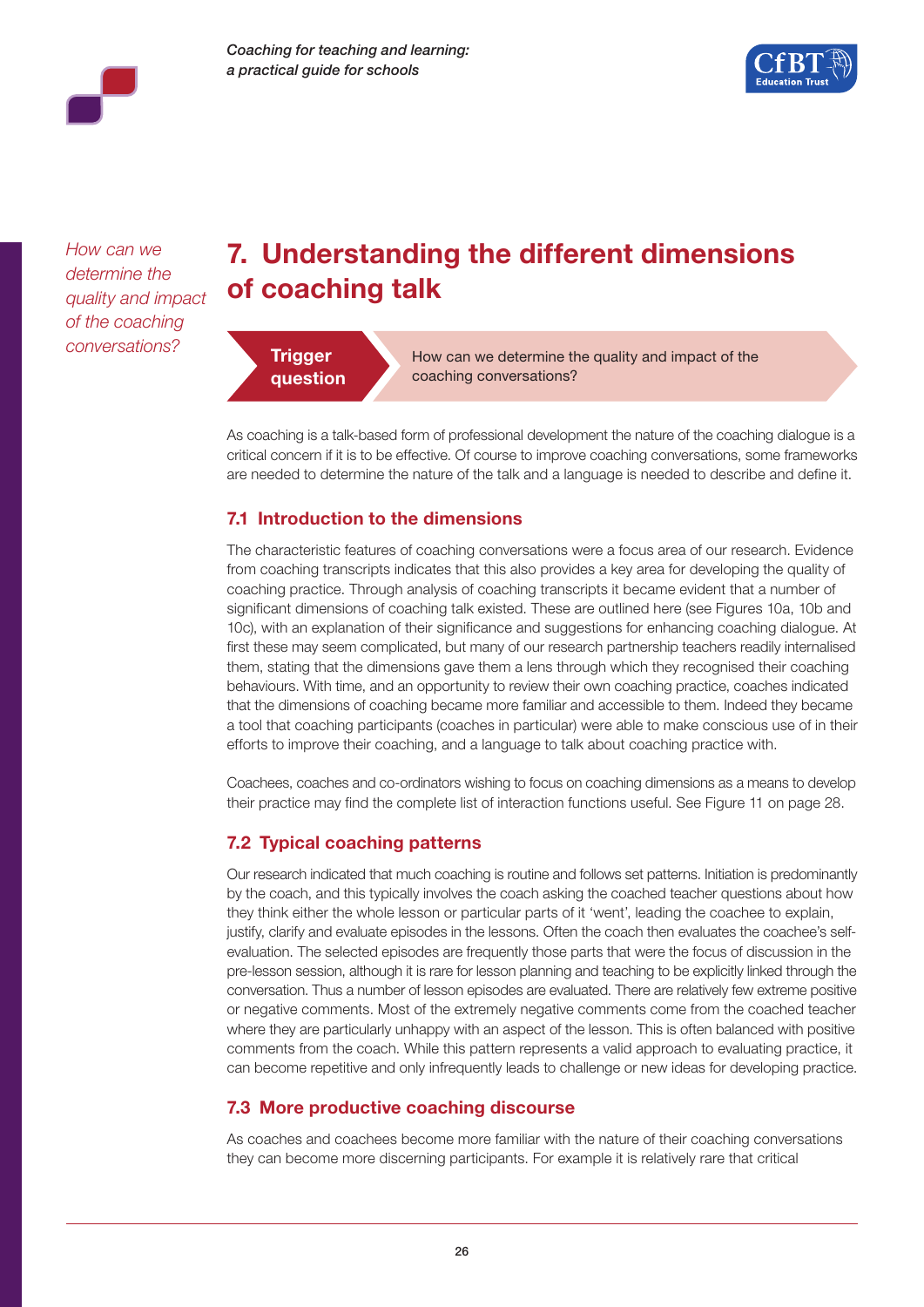

#### **Figure 10a: Dimensions of coaching conversations**





#### 27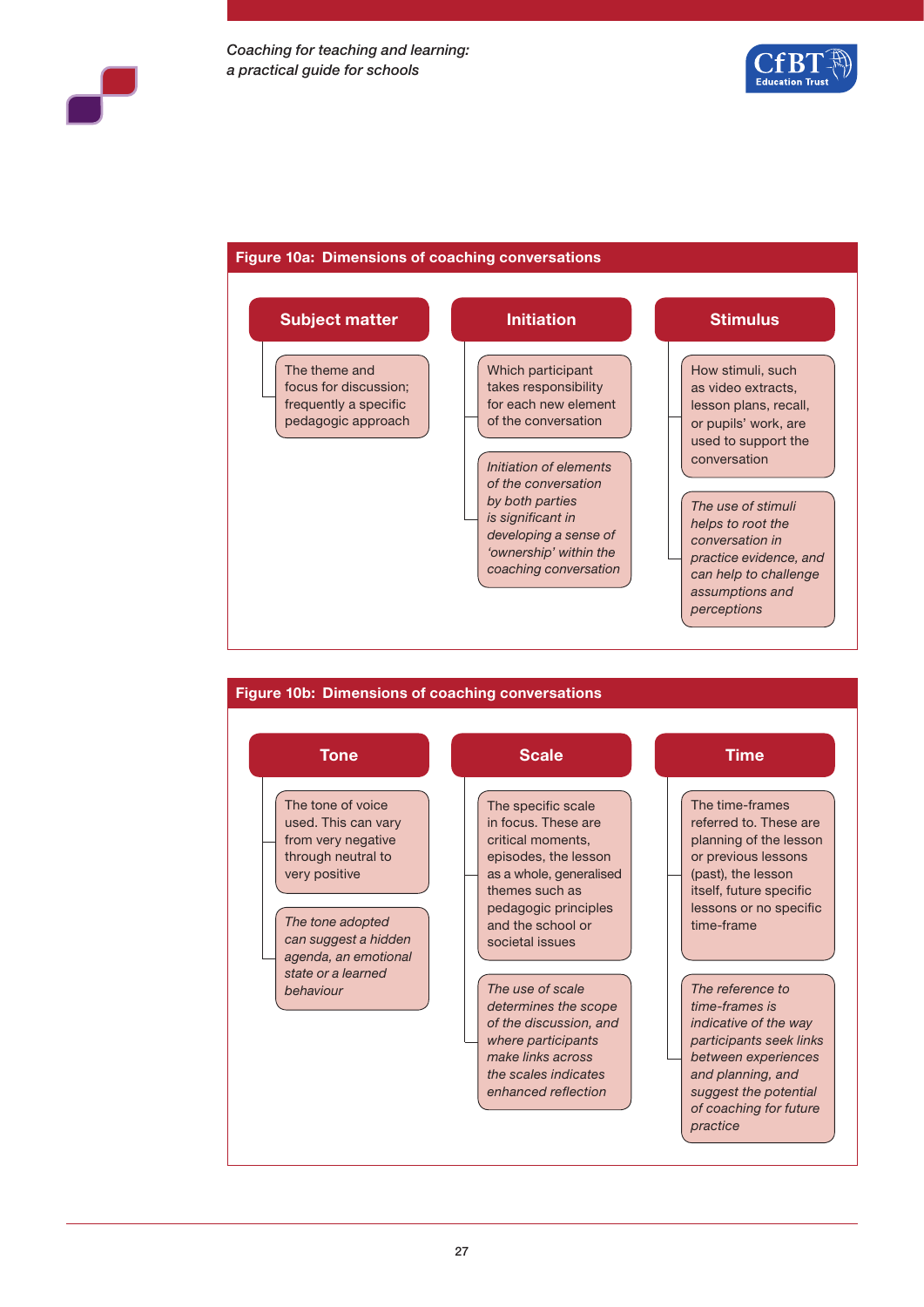

#### **Figure 10a: Dimensions of coaching conversations**





moments in lessons are identified and explored in coaching conversations, despite the fact that these are potentially powerful indicators of student learning and the impact of the teacher's pedagogic decision making. It is likely that greater scrutiny of video evidence as stimulus within the coaching conversation (for example) could lead to enhanced awareness of the critical moments in teaching and learning.

It is also the case that only a few coaches challenge their coachee. Challenge does not have to be delivered with negative connotations; indeed, using 'we' rather than 'you' can be one means by which the coach aligns themselves with their partner. Challenge is important because it demands a response. It is in the nature of the response that the coaching conversation becomes more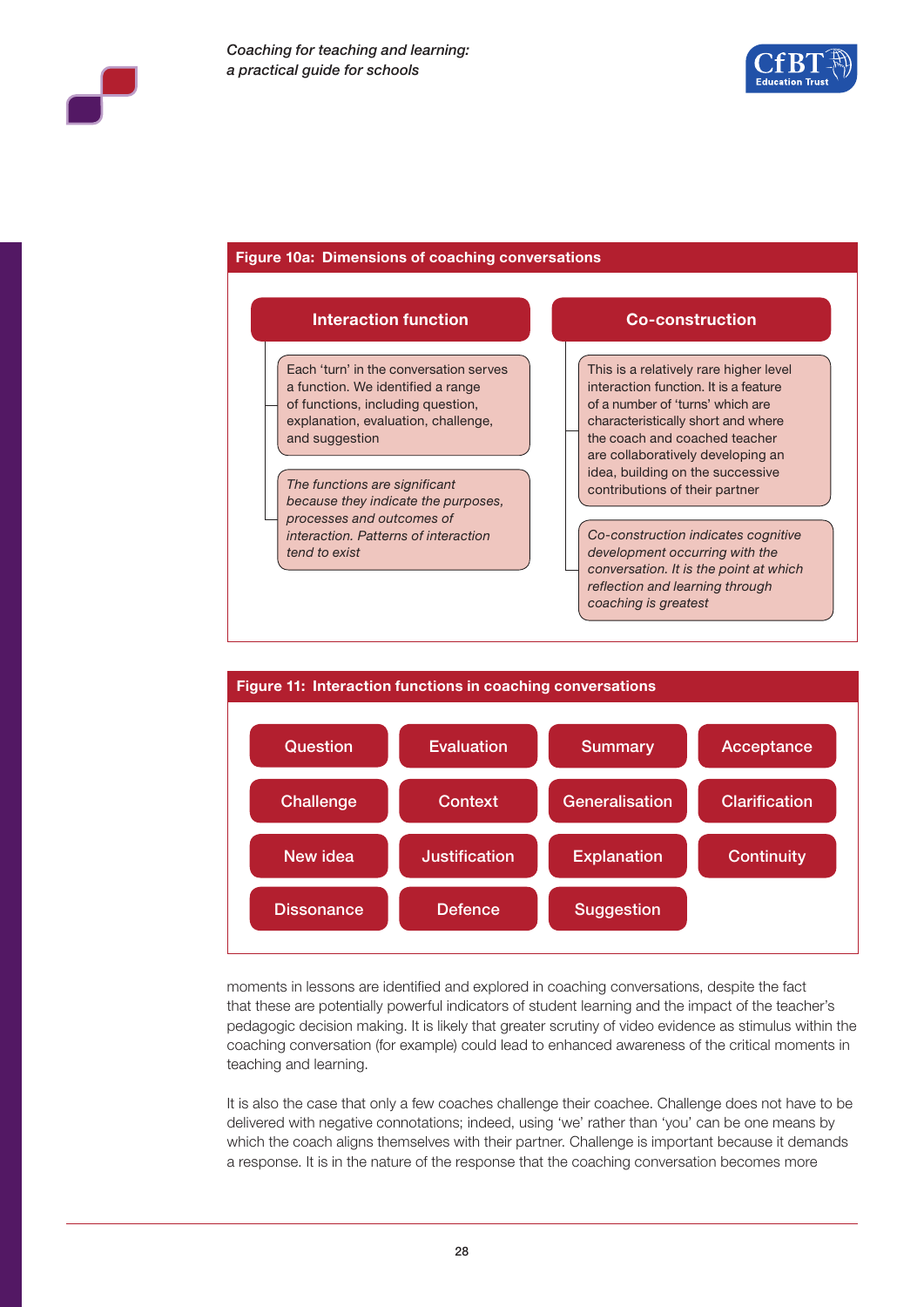*Coaching for teaching and learning: a practical guide for schools*



*How can we judge the quality of coaching conversations without infringing the confidentiality of coaching?* 

productive. A response to a challenge would typically be defence, acceptance or dissonance. Dissonance is a state in which existing conceptions are challenged by experience or feedback, and as indicated in the introduction, teachers' learning is triggered when their assumptions are challenged. Dissonance might be generated 'internally' by a teacher reflecting on experience, or it can be generated 'externally' by the coach if they provide a different interpretation of events, or evidence that contradicts the coached teacher's perspective. An appropriate response to dissonance is considering how critical moments in practice are generalised to past experience and projected to future action.

### **7.4 Co-construction**

While co-construction was rarely demonstrated in the coaching transcripts, where it occurs its impact is clear. It is a potential outcome of challenge and dissonance. Co-construction is a feature of a number of conversational 'turns' which are characteristically short and where the coach and coachee are collaboratively developing an idea, building on the successive contributions of their partner. This is the point at which coaching becomes a professional knowledge-creating process, which is likely to be advantageous to both the coach and coachee. It is possible that some coaches are holding back during coaching sessions, for fear of appearing too directive in the relationship. Good coaches use their skills to prompt their partner to challenge their own practice and work together with them to develop new suggestions for teaching and learning. This leads to new action in the classroom and an opportunity to review it. Co-construction is enhanced when the coach and coachee share a language to describe different pedagogical approaches and are willing to engage in predicting possible outcomes of altered practice.

## **7.5 Developing the use of coaching dimensions**

In practical terms it is worth thinking through how your school can determine the quality of the coaching conversations being held, especially when issues of confidentiality are at stake. It seems most likely that a coaching co-ordinator working closely with coaching participants can determine strategies for diagnosing the nature of the coaching talk and supporting its development. Use of audio- or video-recording of coaching conversations for review by the participants is one possible approach, as is the use of a triad system, where an approved observer witnesses the coaching conversation and gives feedback to the participants. Another possible strategy is to establish development groups who are able to work with each other to practise coaching conversations before reflecting on or showcasing examples of their coaching within the group. Our experience through the research process suggests that focusing on coaching dimensions as a means to improve the quality of coaching is a particularly productive activity.

**Review questions** Why do few coaching conversations achieve co-construction? If co-construction is critical in coaching, can this also be developed through other approaches to teacher development in school? **Review questions** How can we judge the quality of coaching conversations without infringing the confidentiality of coaching? Is it possible to help coaching participants become more self-aware of the quality of their conversations? Can we agree a training and development strategy for coaches?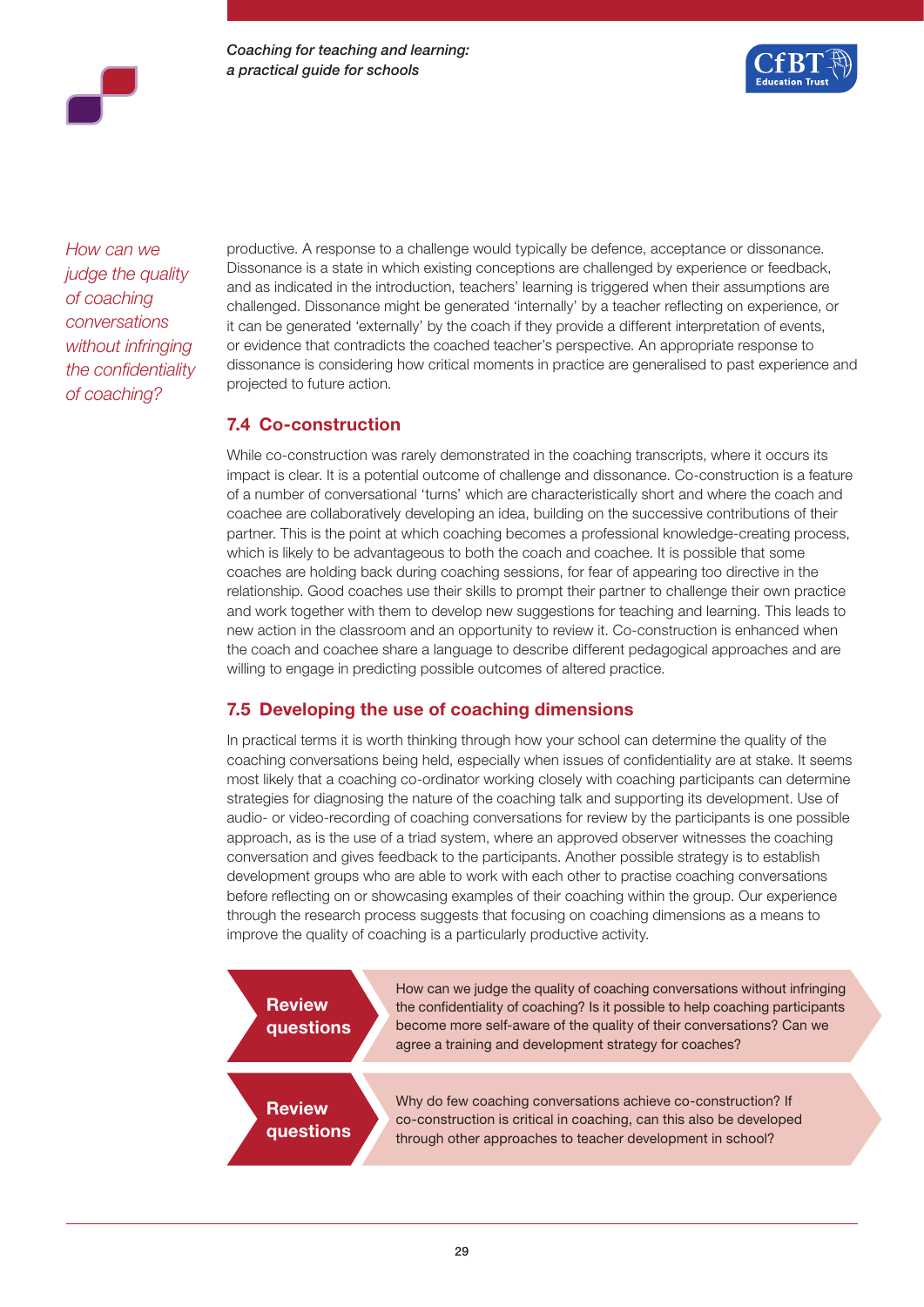

*From analysing the dimensions we have determined that the most productive coaching conversations involve coconstruction, but we also recognise that this is relatively rarely achieved.*

# **8. Developing the quality of coaching practice**



**question** How can progression in coaching practice be facilitated?

In working with teachers it became clear that in order to support them in improving coaching, a framework for understanding development in coaching practice was needed. While the dimensions provide individual descriptions of elements of coaching conversations, they do not indicate progression in practice per se. The question arises: what does progression in coaching practice look like? From analysing the dimensions we have determined that the most productive coaching conversations involve co-construction, but we also recognise that this is relatively rarely achieved. Key indicators of progression are the degree to which coaching triggers the coachee to analyse their practice critically and the extent to which reflection is prompted. The role of the coach is in scaffolding reflection, analysis and problem solving, but an ambition of the process is that once these habits become embedded the coachee achieves a degree of self-regulation. Thus four levels of coaching practice development were developed, based on analysis of transcripts of coaching conversations. These levels are indicated below in Figure 12 and in Table 1 (page 31).

Each level of coaching development can be described and aligned with the coaching dimensions. As the coach and coachee take conversational turns an effective coach will actively guide the conversation through subtle twists and turns of questions, prompts, feedback and challenges. It is at this microscale that the dimensions become significant. When looking for tools with which to improve coaching practice these dimensions provide a means to make progress through the four levels of coaching development. The relationship between the levels and the dimensions is illustrated in Table 1.

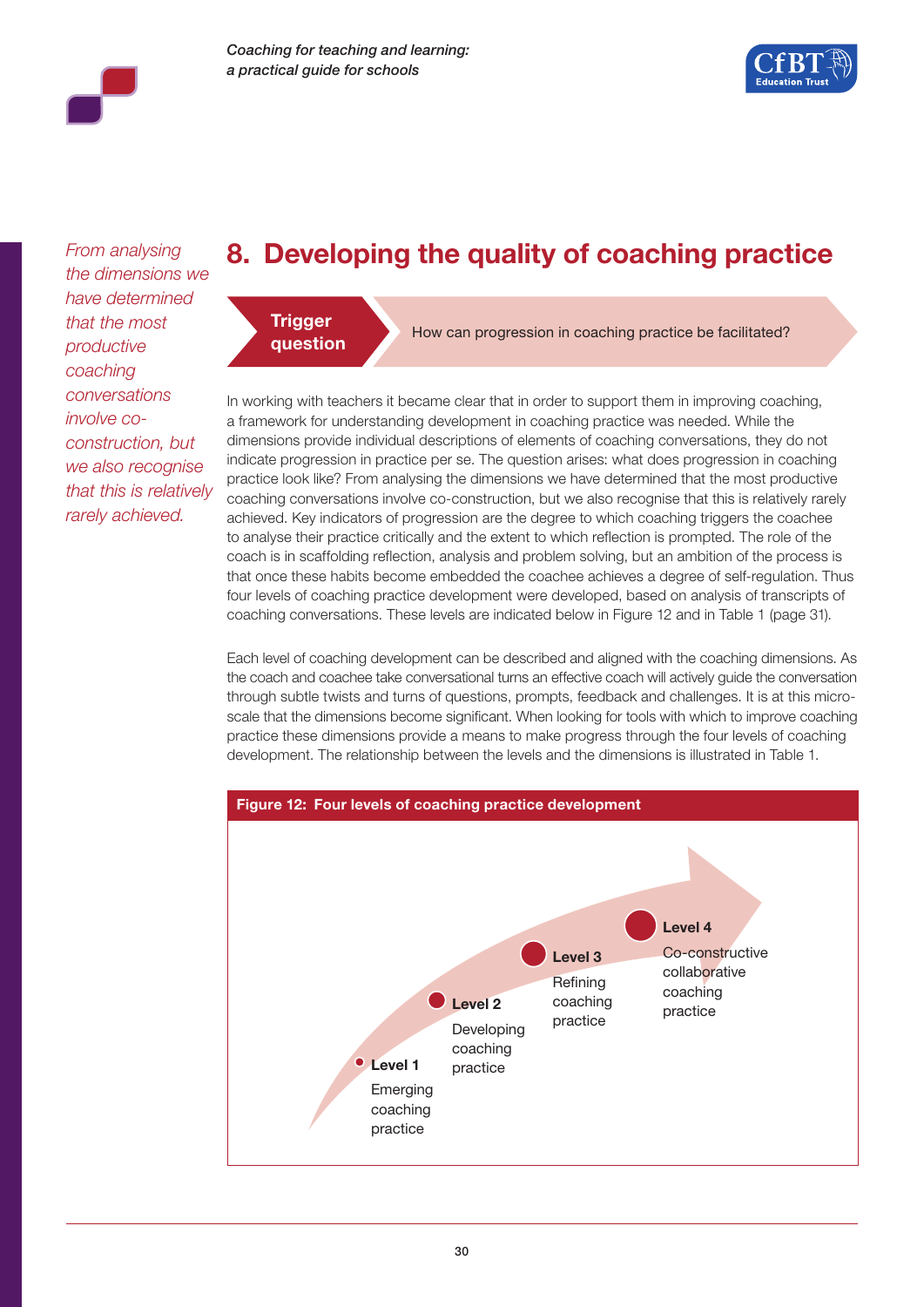



| Table 1: Levels of coaching practice development                                                                                                                                                                                                                                                                                                                                                                                                                                                                                                                                                                                                                        |                                                                                                                                                                                                                                                                                                                                                                                                                                                                                                                                                                        |  |  |
|-------------------------------------------------------------------------------------------------------------------------------------------------------------------------------------------------------------------------------------------------------------------------------------------------------------------------------------------------------------------------------------------------------------------------------------------------------------------------------------------------------------------------------------------------------------------------------------------------------------------------------------------------------------------------|------------------------------------------------------------------------------------------------------------------------------------------------------------------------------------------------------------------------------------------------------------------------------------------------------------------------------------------------------------------------------------------------------------------------------------------------------------------------------------------------------------------------------------------------------------------------|--|--|
| <b>Description of coaching conversation</b>                                                                                                                                                                                                                                                                                                                                                                                                                                                                                                                                                                                                                             | <b>Characteristic dimensions of coaching conversation</b>                                                                                                                                                                                                                                                                                                                                                                                                                                                                                                              |  |  |
| Level 1: Emerging coaching practice                                                                                                                                                                                                                                                                                                                                                                                                                                                                                                                                                                                                                                     |                                                                                                                                                                                                                                                                                                                                                                                                                                                                                                                                                                        |  |  |
| The coach asks questions which lead the coachee to<br>give an account of episodes of the lesson by drawing on<br>recall and anecdotal evidence, with a general focus on<br>teaching. The conversation is largely descriptive. The lesson<br>being discussed tends not to be considered in relation to<br>wider educational contexts or the coachee's professional<br>development or learning. However some comparison may be<br>drawn with the coachee's past experiences.                                                                                                                                                                                              | Coaching is often 'led' by the coach (initiation) prompting<br>coachee to recall elements of the lesson (stimulus). The<br>coach's questions lead to descriptions and explanations,<br>perhaps with some evaluation of particular practice and<br>outcomes shared (interaction function). Discussion tends to<br>focus on the lesson as a whole or key episodes within it<br>(scale), and reference to former or future teaching is relatively<br>limited (time).                                                                                                      |  |  |
| Level 2: Developing coaching practice                                                                                                                                                                                                                                                                                                                                                                                                                                                                                                                                                                                                                                   |                                                                                                                                                                                                                                                                                                                                                                                                                                                                                                                                                                        |  |  |
| The coach asks the coachee to consider the impact of their<br>teaching on pupils' learning. The coachee describes the<br>decisions they made before and during the lesson and how<br>the pupils responded, drawing out links between teaching and<br>learning. The coachee's wider experiences may be considered<br>and this may lead to specific problems or issues being<br>discussed. The coach and coachee might begin to consider<br>the lesson in relation to the wider educational contexts or the<br>coachee's professional development or learning.                                                                                                            | Coaching triggers the coachee to start to justify their practice<br>or the learning outcomes through clarification of intent<br>(interaction function). This may be prompted by the coach's<br>observation notes, video or other lesson artefacts (stimulus).<br>Specific episodes within the lesson (scale) are related to the<br>focus derived through the pre-lesson coaching conversation<br>and teaching objectives which may in turn be related to<br>previous experience (time). Suggestions (interaction function)<br>may be made for development of practice. |  |  |
| Level 3: Refining coaching practice                                                                                                                                                                                                                                                                                                                                                                                                                                                                                                                                                                                                                                     |                                                                                                                                                                                                                                                                                                                                                                                                                                                                                                                                                                        |  |  |
| The coach and coachee discuss teaching and learning,<br>making explicit use of evidence gathered during the lesson,<br>focusing on learners' progress. The coach's questions<br>prompt the coachee to begin to problem-solve, hypothesise<br>and reflect on the significance of their actions or beliefs. The<br>coach begins to challenge the coachee's assumptions about<br>teaching and learning, leading to critical reflection and analysis<br>of experience, knowledge and wider educational contexts.                                                                                                                                                            | The coach and coachee engage in dialogue (initiation) during<br>which they jointly review the lesson outcomes, the coachee's<br>reflections and/or video evidence (stimulus). Scrutiny of a<br>range of 'evidence' at a variety of levels within and beyond<br>the specific lesson (scales) allows them to challenge practice<br>and begin to generalise (interaction function). Focus on future<br>practice is productive and based on critical reflection (time<br>and interaction function).                                                                        |  |  |
| Level 4: Co-constructive collaborative coaching practice                                                                                                                                                                                                                                                                                                                                                                                                                                                                                                                                                                                                                |                                                                                                                                                                                                                                                                                                                                                                                                                                                                                                                                                                        |  |  |
| The coach and coachee collaboratively develop ideas, building<br>on the successive contributions of their partner. There is<br>significant focus on enhancing learning opportunities. The<br>questions that they ask each other allow them to successfully<br>explore their own understandings. Through reflecting on,<br>and responding to, each others' contributions they identify<br>alternative pedagogic approaches. This leads to exploratory<br>talk related to opportunities for professional learning and<br>development and the ways in which they might analyse<br>the impact of this on pupils' progress. As such this is a<br>knowledge-creating process. | Both coach and coachee are adept at navigating the<br>conversation (initiation) so that the relationships between<br>critical incidents, episodes, the lesson as whole and relevant<br>pedagogical frameworks are discussed (scale). Conversation<br>is such that the role of coach and coachee blurs as they<br>explore practice, recognising and resolving dissonance<br>(interaction function) so that new ideas emerge through<br>their collaborative dialogue (co-construction). This creates a<br>feedback loop which prompts future planning (time).            |  |  |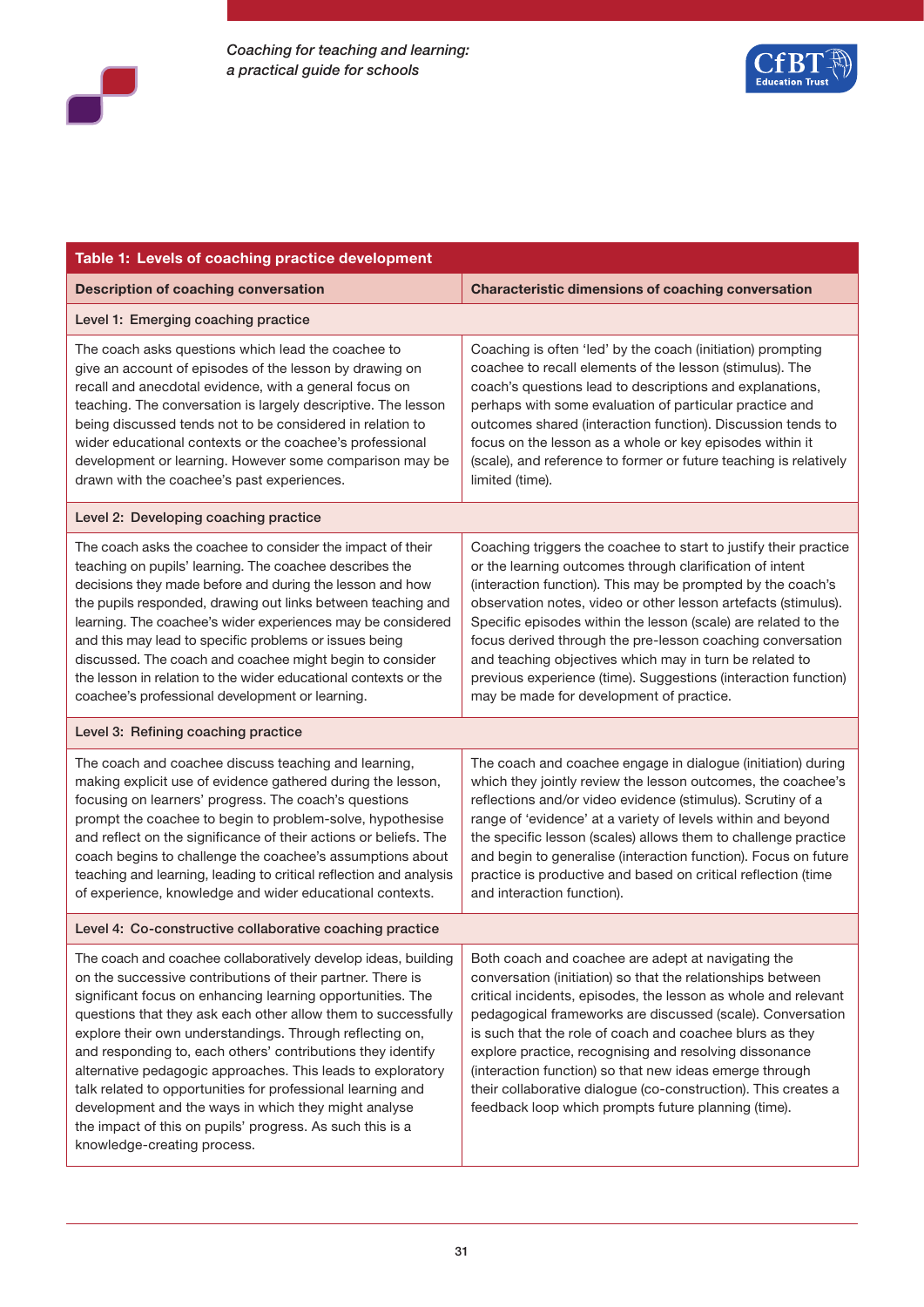

*How can the level of coaching development be judged – for individuals and at a whole-school level?* 

Feedback from research participants has indicated that being able to evaluate coaching practice and identify levels for development proves useful. The levels can effectively be read as success criteria. The key factor in coaching success will be that the process enhances teachers' metacognition in relation to their practice. There are a number of ways to define metacognition, and in this context it is perhaps useful to offer the following outline. Metacognition can be conceived as both metacognitive knowledge and metacognitive skills. In terms of knowledge, productive coaching will aid both the teacher to develop knowledge of self, of tasks or problems and of strategies. In other words it will enhance the extent to which the teacher is confident in and critically aware of their role and their available repertoire; the pedagogical function and characteristics of the specific learning context and learners; and the range of options available to them as part of the professional decision making. In terms of metacognitive skills, productive coaching will support teachers in regulating their disposition to develop practice, their abilities in planning and reviewing the impact of teaching, and in recognising and putting into action ongoing refinements.

To be really productive the coachee needs to take a very proactive approach to the conversation, seeking the support and challenge that a coach can provide. This increasingly proactive approach may be a symptom of greater metacognitive awareness and a sign that the reflective discourse is being internalised. The coach should also be prepared to have their assumptions challenged. The upper level of the coaching practice development framework also reminds us that effective coaches are likely to gain as much from the coaching process as their coachees. When it works well both participants gain genuine opportunities to reflect on their own practice and draw on a range of evidence and stimulus to develop contextualised knowledge about teaching and learning, which can then be fed back into practice. This is what is meant by collaborative co-constructive practice (level 4).

In addition to offering opportunities for coaches to reflect on their own teaching it is also the case that acting as a coach is in itself a powerful leadership development process; recognising that improving teaching and learning is a key function of school leadership. Effective coaching practices therefore support capacity building for school leadership and improvement.

| <b>Review</b><br>questions | How can the level of coaching development be judged – for<br>individuals and at a whole-school level? To what extent are the<br>levels and the related characteristic dimensions useful in this<br>process?                                           |
|----------------------------|-------------------------------------------------------------------------------------------------------------------------------------------------------------------------------------------------------------------------------------------------------|
| <b>Review</b><br>questions | How can individuals be supported in using coaching to enhance<br>the generation and sharing of teaching craft knowledge? How<br>can we support coaching participants to become more strategic<br>and co-constructive in their coaching conversations? |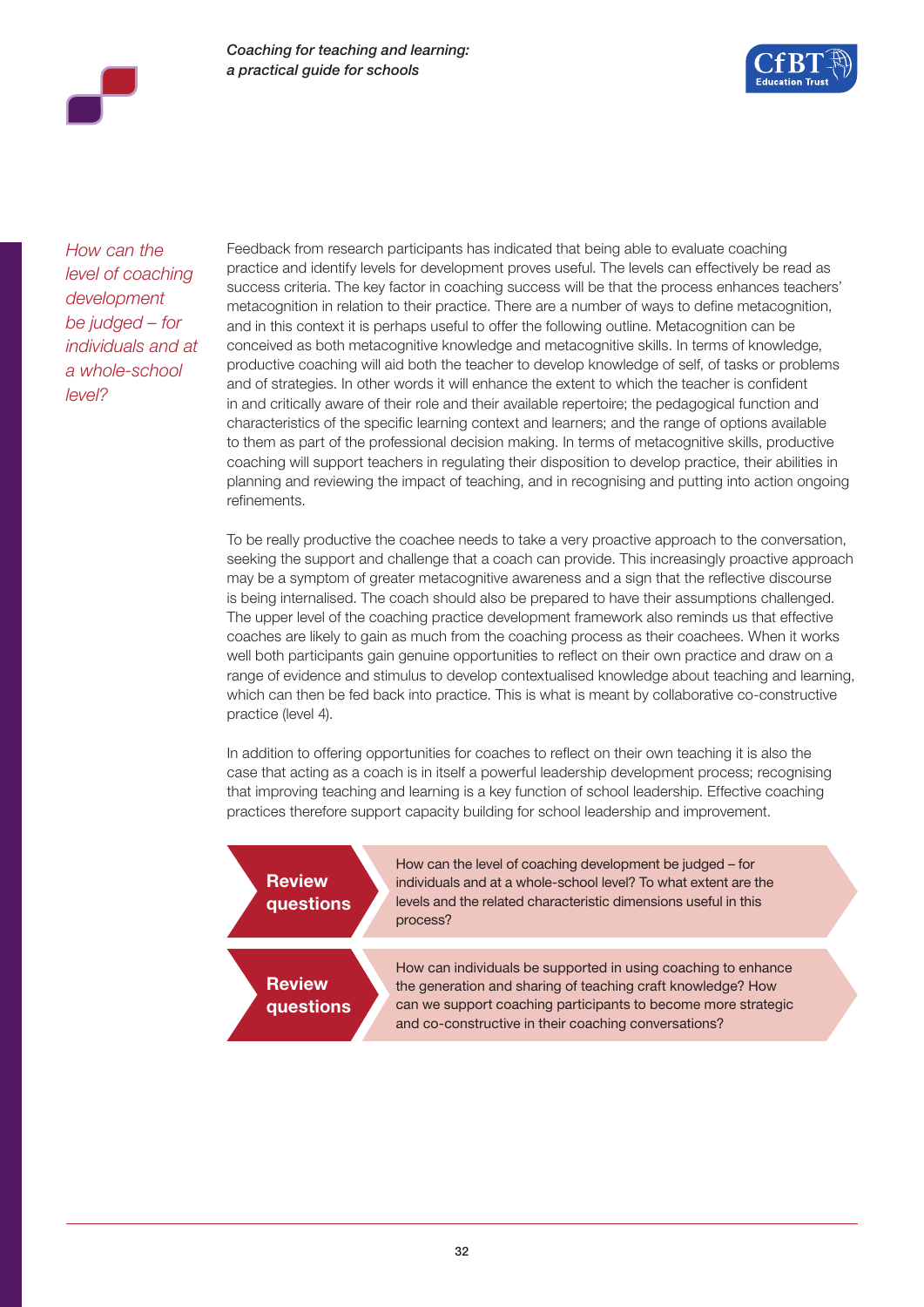

*How can the potential tensions in developing coaching practice be mediated through effective leadership and management?*

# **9. Leading and sustaining coaching**



How can the potential tensions in developing coaching practice be mediated through effective leadership and management?

For coaching to be anything other than a minority affair demands vision, joined-up strategic thinking and effective leadership. Our research indicates that those schools in which coaching has become embedded create a leadership and management structure focused on enabling access to coaching for those who want it and providing effective training and support for coaches. Creating a post of coaching co-ordinator who acts as part of the senior leadership team, or as a mediator between the SLT and coaching participants proved to be advantageous.

The key research outcomes related to leadership and management of coaching, which schools are likely to find useful to reflect upon in relation to their own context, are outlined below.

# **9.1 Coaching as evolution not revolution**

Establishing successful coaching appears to happen in phases and in the longer rather than the immediate term. Planning for coaching needs to link to school improvement, and should be sensitive to changes in the teaching and learning environment and teachers' emerging competencies. Good practice may mean allowing coaching to develop and extend organically through networks for the dissemination of success stories within the school. Coaching may also be seen as an evolutionary process in terms of the need for a long-term plan for training and development of coaches in order to maximise capacity and sustain expertise and growth. It only takes one or two key people to leave a school for a newly or poorly embedded coaching initiative to collapse.

There needs to be time for coaching to be built into the school timetable and directed time and appropriate finance to fund this if coaching is to thrive. Schools may find this most achievable if this resource relates to either departmental goals or staff development goals. Clear lines of responsibility in terms of managing the coaching time and budget allocation need to be established. Without these elements coaching will always be peripheral and not enshrined or sustained in school culture and structure.

## **9.2 Balancing the needs of the individual and the institution**

Coaching has the potential to support the needs both of individual teachers and of the school as a whole, but only if managed appropriately and sensitively. Allowing participants to select their focus is one way of addressing this, and does not automatically mean a departure from school development priorities. The other significant issue when balancing the needs of both teachers and schools is the extent to which performance management and coaching are linked. Our research suggests that there should be an 'opt in' underlying this relationship. Staff may be advised that they can opt to introduce performance management targets into the coaching process if they wish to, rather than it being obligatory. The relationship can also be reversed, where coaching cycles are referred to in performance management cycles. Where the purpose and form of the relationship between the two are 'owned' by the participants rather than dictated by the system there is likely to be a more productive outcome.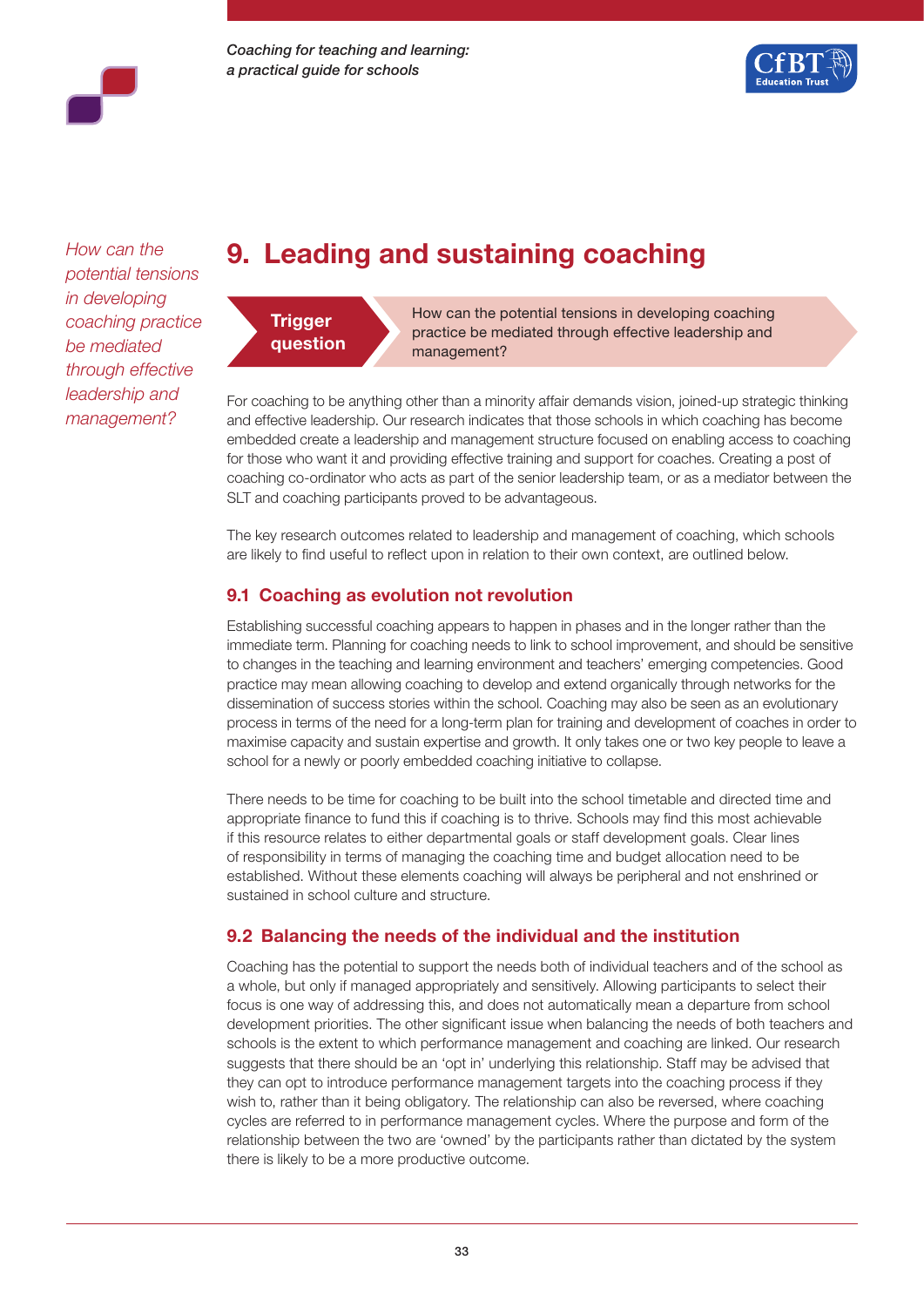



*School leaders also need to pay attention to the practice of coaching if it is to be successful, and not leave these elements entirely to the participants to develop.* 

### **9.3 Qualitative outputs**

Schools will need some means by which to judge the outcomes of coaching. Indicators of coaching outcomes and success need to be identified that align with the subjective and complex nature of coaching work itself. Examples may include the development of in-house coaching guides. Evidence of new pedagogic knowledge and ideas for practice might also be found in teaching plans, departmental minutes and other shared evidence of good practice and learning resources. In order to ensure that coaching quality is able to improve over time it is also essential that there are clear lines of responsibility in terms of monitoring coaching practice without compromising teachers' privacy within the coaching framework.

# **9.4 Supporting the practical demands of coaching**

Throughout this guide some attention has been paid to the practical demands of coaching, and these are also indicated above in terms of scheduling it and making an appropriately planned and resourced coaching offer to teachers. School leaders also need to pay attention to the practice of coaching if it is to be successful, and not leave these elements entirely to the participants to develop. For example it makes a big difference if policies related to the use of videoing in coaching are in place, with appropriate permissions sought. If a school leader explains what is happening to technical support staff, and allocates time in their workload to support the setting up of cameras and processing of video files, that also smoothes the way, and avoids multiple uncoordinated requests arriving in their inboxes. Some schools choose to develop a coaching contract which reinforces the confidential nature of the coaching process itself and states clearly the roles and responsibilities taken on by coach, coachee and school leaders. Such contracts often also highlight the potential relationships between coaching and performance management, but stress that this link is generated by the coachee if they choose it to be.

# **9.5 Prioritising high quality coaching**

School leaders working with the coaching co-ordinator have a responsibility for ensuring that any resource dedicated to coaching leads to high quality experiences. This is related to the qualitative outcomes discussed above, but also relates to the nature of the experience for the participants. Providing adequate training for coaches, bringing them together to review practice (remembering the confidential nature of the conversations that they are having), and giving a voice to the teachers who are coached are essential elements in creating successful coaching. If there is evidence that coaching is slipping into cosy chatting then it is time for an overhaul.

The four levels of coaching outlined in section 8 provide a means to work on developing the quality and impact of coaching. This may mean audio- or video-recording some coaching sessions for review (with the permission of both participants). The more that is shared about the practices of coaching the more accessible good quality coaching becomes to all. Some schools opt for a triad system – with an observer sitting in on some coaching sessions to provide feedback to the participants.

## **9.6 Strategic planning of coaching within CPD**

A final key component of the leadership and management of coaching is its position and role in overall CPD provision and development. Coaching can be an effective way to make best use of in-school good practice, both in terms of developing teachers as coaches, and also in discovering the untapped gems of classroom practice. All schools now align their CPD with school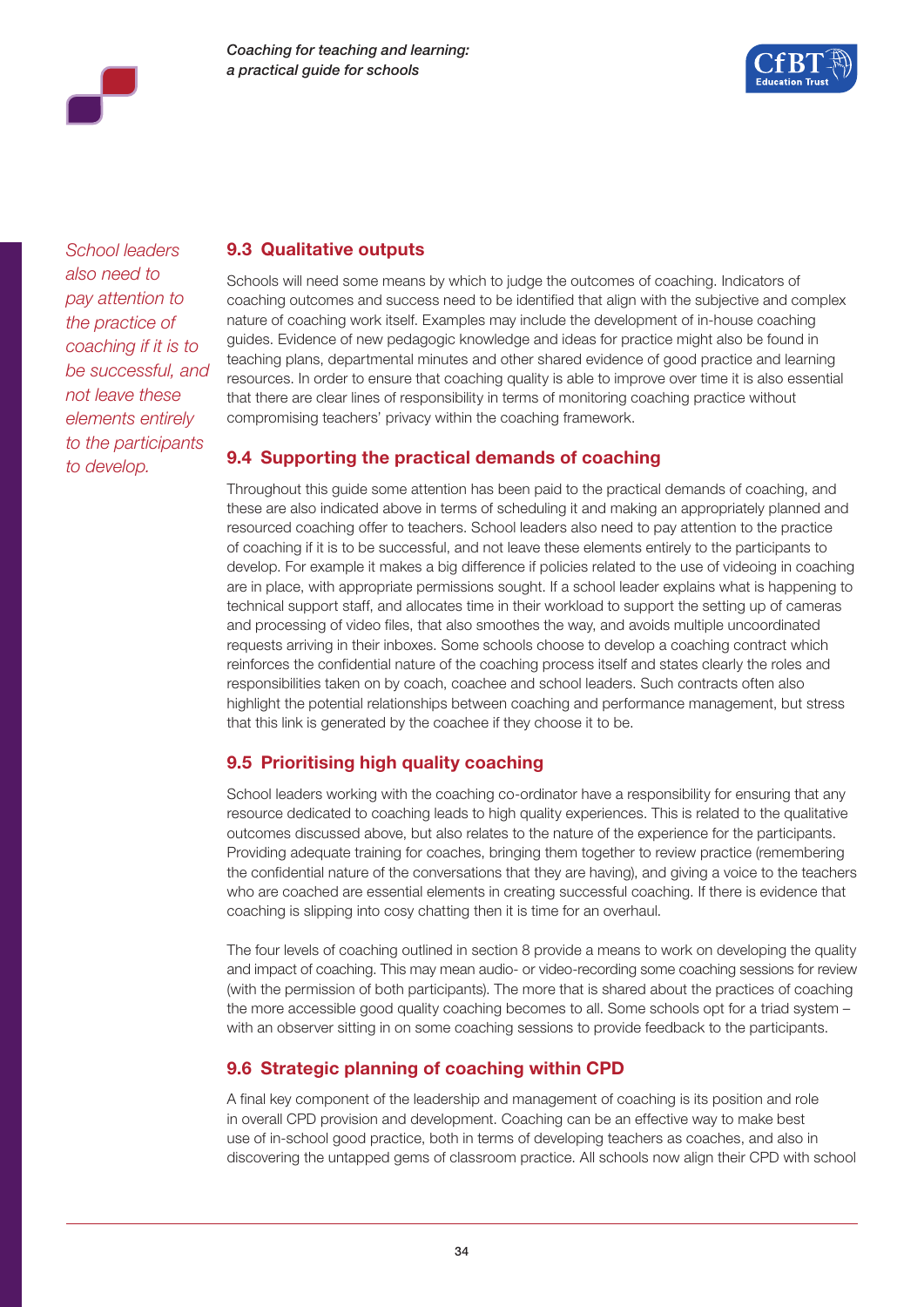*Coaching for teaching and learning: a practical guide for schools*



*What have we learned about ourselves as school leaders, and the school culture in relation to facilitating teacher learning through the development of coaching practice?*

development priorities, and coaching can support this process. What should not be lost in doing so however are the unique opportunities and qualities of coaching as being owned and directed by the participants. If they are genuinely offered an opportunity to develop enhanced practice through coaching (not just a vehicle through which somebody else's agenda is peddled), coaching becomes a source of creativity in practice and school-contextualised knowledge generation. Finally, part of the strategic alignment of coaching and CPD is the issue of sustainability. Planning for the development and availability of coaching needs to be both medium and long term. A coherent sustainable coaching programme can provide continuity of approach and development in ever-changing school environments – but only if is planned for.



How can we develop an effective co-ordination and leadership structure to enable coaching practice to evolve and succeed, which can be sustained in the longer term?



What have we learned about ourselves as school leaders, and the school culture in relation to facilitating teacher learning through the development of coaching practice?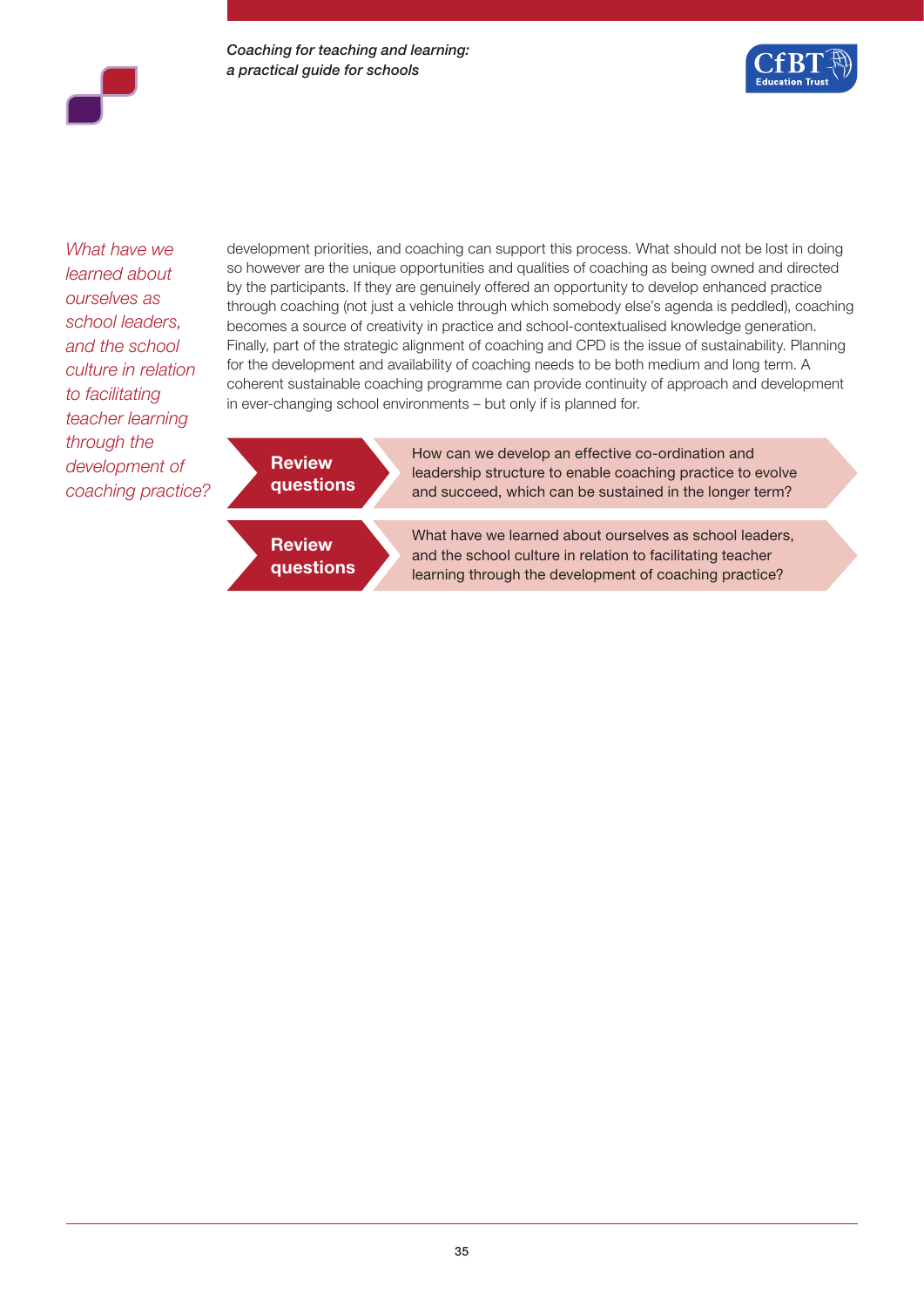



*What coached teachers and their coaches are doing (at the upper levels of development) is exploring and clarifying the relationships between their values, knowledge and practice.*

# **10. Conclusions**

Working on coaching for teacher development in schools is worth the effort, but to do it well school leaders and coaching participants need to pay attention to the detail of its practice and purpose. In doing so, they can create new opportunities for the cross-pollination of ideas and the enhanced understanding of the role of professional knowledge in teachers' practice. Coaching can be seen as supported self-work. What coached teachers and their coaches are doing (at the upper levels of development) is exploring and clarifying the relationships between their values, knowledge and practice. This is not a philosophical debate but draws on concrete evidence to provide challenge and feedback into the system.

Good coaching encourages teachers to become more reflective, articulate, exploratory and metacognitive in relation to their work and its impact on learners. As such they are more aware of themselves and their capacities as teachers, more knowledgeable about the activity of teaching and the processes of learning, and more confident to deploy a wide pedagogic repertoire suited to the job. They also develop heightened metacognitive skills of planning, monitoring and refining, all of which ensure that teaching quality keeps improving.

Teachers and coaches need appropriate tools to help them to develop coaching practice. These include the use of video, the development of coaching guides for specific pedagogies, a language to describe dimensions of coaching, an opportunity to recognise these and a framework and means by which coaching quality can be developed over time. School leaders need to understand that coaching needs support and adequate resourcing if it is to achieve maximum impact; they need to develop an approach which is appropriate to the school context and the needs of individuals. Using the structure of this guide as a step-by-step guide may help this process.

Perhaps the most important message is that coaching does not offer a quick fix; instead it provides a vehicle for change through evolution, not revolution.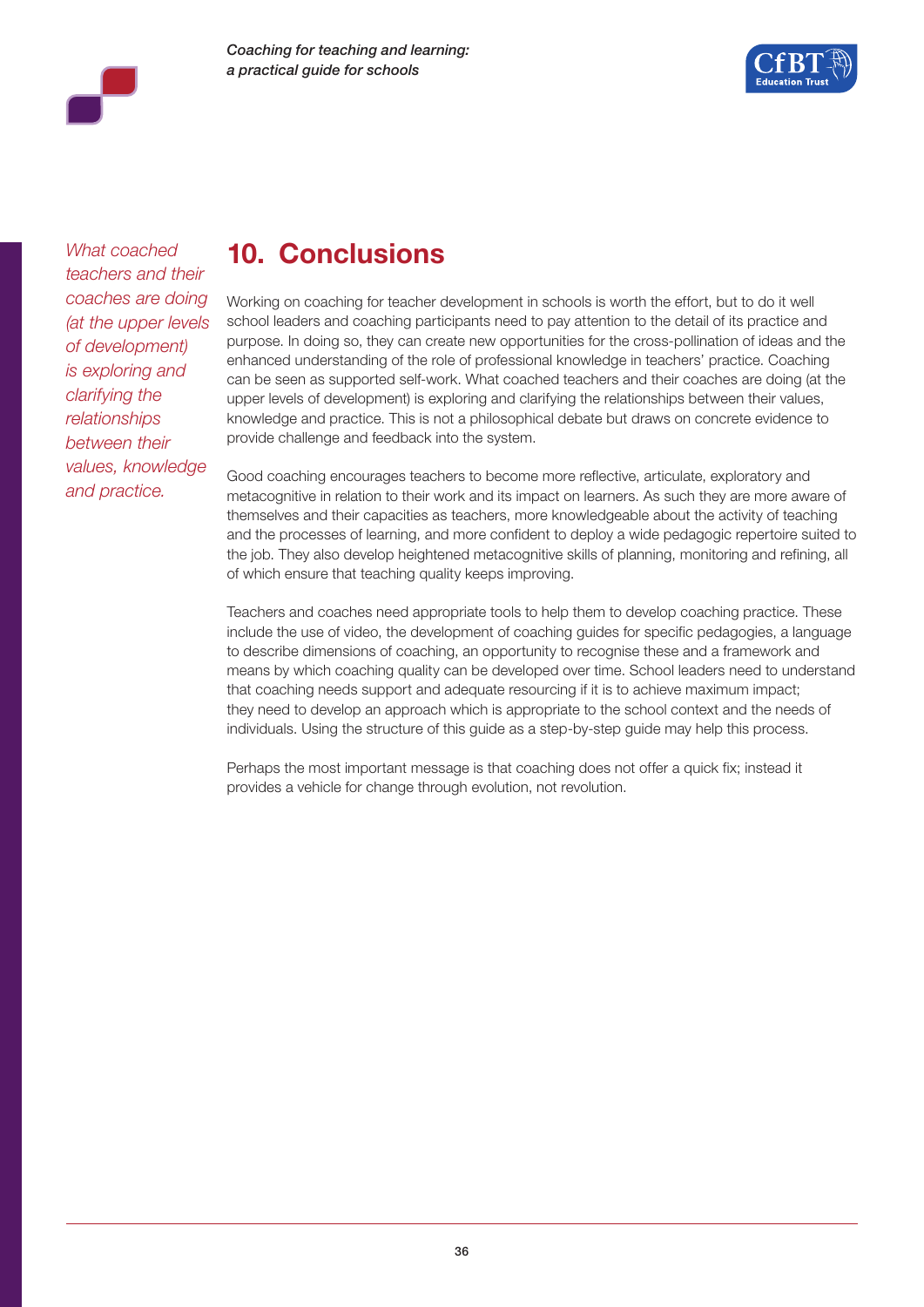



# **11. References and further sources of information**

- Creasy, J. and Paterson, F. (2005) *Leading Coaching in Schools*, NCSL available at www.nationalcollege.org.uk/docinfo?id=17252&filename=leading-Coaching-in-schools.pdf
- CUREE (2005) *National Framework for Mentoring and Coaching*, available at: www.curee-paccts.com/files/publication/1219925968/National-framework-for-mentoringand-Coaching.pdf
- Department for Education and Skills (DfES) (2003) *Sustaining improvement: A suite of modules on Coaching, Running networks and Building capacity*. London: DfES 0565-2003 G
- Hattie, J. (2009) *Visible Learning*. London: Routledge
- Lofthouse, R., Leat, D., Towler, C., Hall, E. and Cummings, C. (2010) *Improving coaching: evolution not revolution.* Reading: CfBT Education Trust.
- Pedder, D., Storey, A. and Opfer, V.D. (2008) *Schools and continuing professional development (CPD) – State of the Nation research project*, a report commissioned by the Training and Development Agency for Schools, Cambridge University and the Open University
- Timperley, H. (2009) *Teacher professional learning and development, Educational Practices Series*, available at www.educationcounts.govt.nz/themes/BES